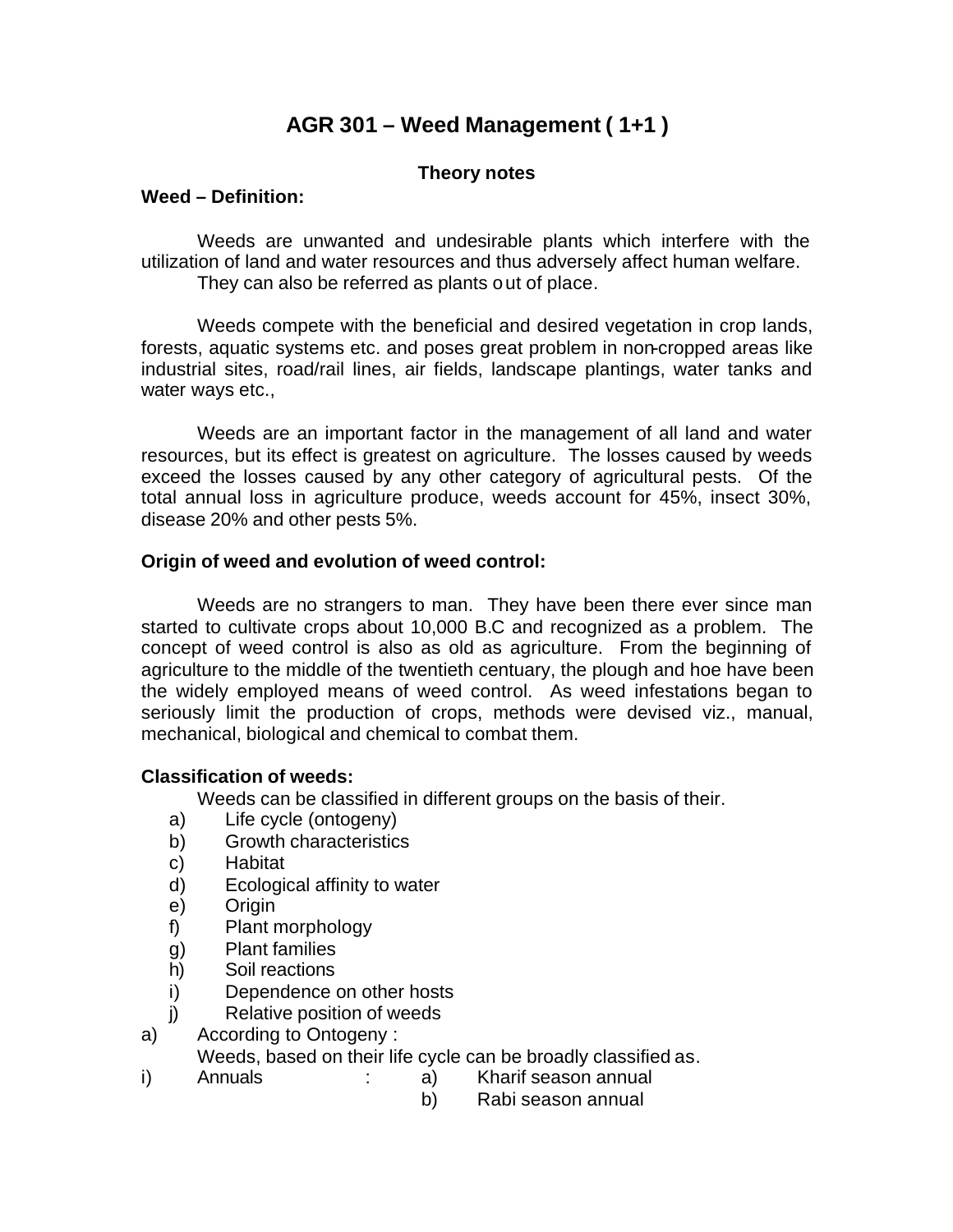- c) Summer season annual
- d) Multi season annual
- ii) Biennials :
- iii) Perennials : a) Simple perennial
	- b) Bulbous perennial
	- c) Creeping perennial

i) Annuals : Those weeds which complete their life cycle within a season/year and propagate by seeds. These annuals are sub-divided according to the season of prevalence.

|      | (June – October)<br>Kharif season annual    |
|------|---------------------------------------------|
|      | Ammania baccifera<br>ex:                    |
|      | Aeschynomene aspera                         |
|      | Cyperus difformis                           |
|      | Fimbrystyllis miliacea                      |
| ii)  | Rabi season annual<br>(October – February)  |
|      | Chenepodium album<br>ex:                    |
|      | Phalaris minor                              |
|      | Avena fatua                                 |
| iii) | (February – June)<br>Summer season annual : |
|      | Solanum nigrum<br>ex:                       |
|      | Trianthema portulacastrum (Saranai)         |
|      | Argemone mexicana                           |
|      | Portulaca oleracea (Pasalai)                |
| iv)  | Multi-season annual<br>(All seasons)        |
|      | Echinochloa colonum<br>ex:                  |
|      | Eclipta alba                                |

ii) Biennials : Those weeds which complete their life-cycle within two years. They may propagate either by seeds or vegetative parts or by both. Biennials generally do not come up in annual crop fields but they infest perennial crop fields, pastures, lawns and orchards.

- Ex : *Daucus carrota Zingiber casumunar Alternenthra echinita Oxalis carniculata*
- iii) Perennials: Those weeds which live for three or more years and produce seeds more than once in their life cycle. They may propagate by seeds, vegetative parts or both. Perennials may be of following types.
	- (i) Simple perennials: These reproduce solely by seeds but when roots or crown are cut, the cut pieces may produce new plant. ex. *Ipomea carnea*
		- *Lantana camera*

*Eleusine indica Phyllanthus niruri*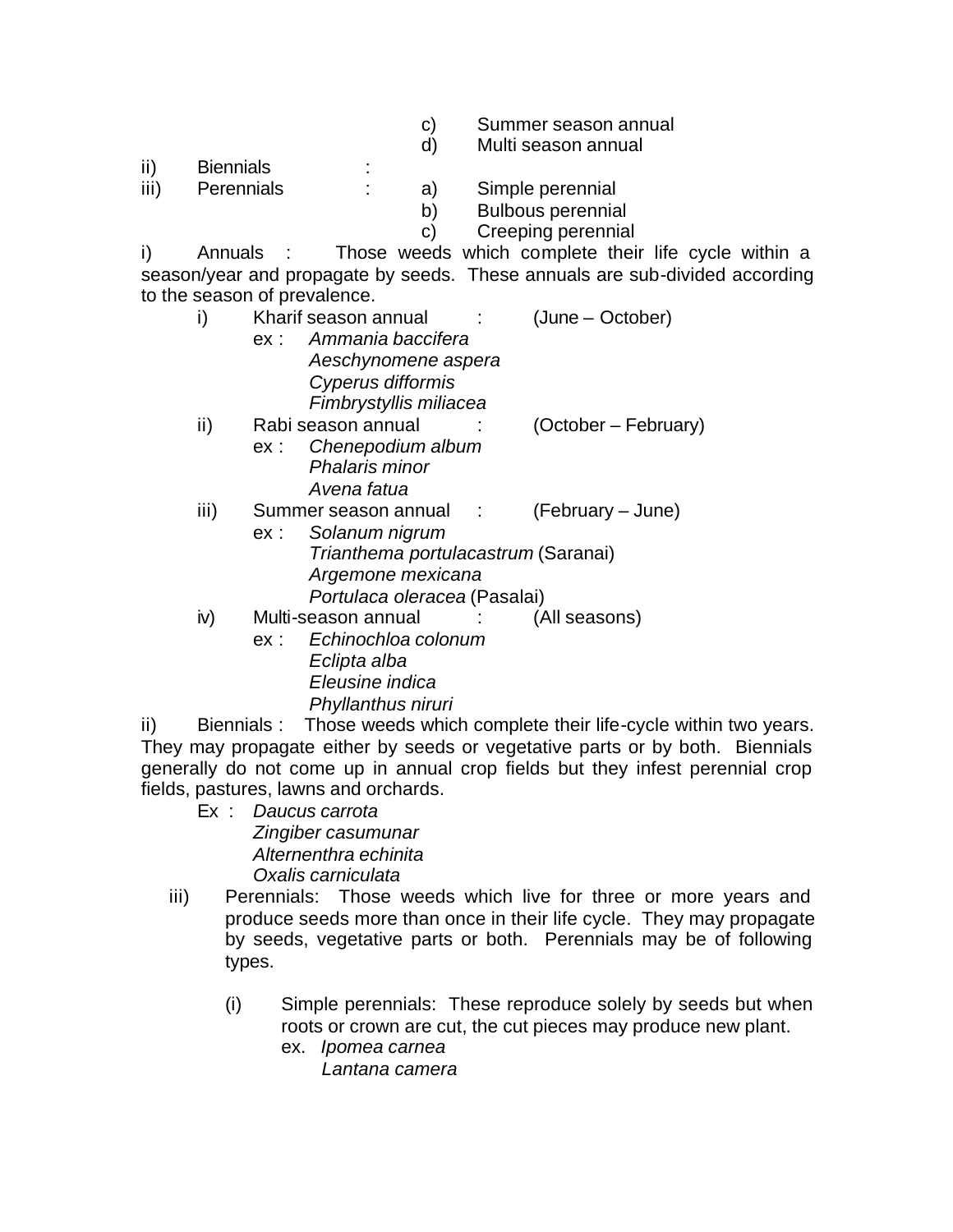(ii) Babous perennial: These propagate by bulbs or bulblets as well as by seeds.

ex: Wild onion and wild garlic.

- *Allium vineale*
- (iii) Creeping perennials : These propagate by means of rhizomes, stolons, spreading roots as well as seeds.
- ex: *Convovulus arvensis* : Deer's foot *Apropyron repens* : Quack grass *Sorghum halepense* : Johnson grass
- b) According to growth characteristics:
	- Weeds can be classified on the basis of their growth habit as.
	- (i) Erect : Stem stands upright
		- Ex : *Chenopodium album Panicum repens*
	- (ii) Prostrate: Some weeds instead of being erect have got short stems with extremely short internodes that give the impression of 'crown of leaves borne on root'.
		- Ex:. *Eleusine indica Portulaca oleracea Polygonum spp*.,
	- (iii) Twining: In some weeds, stems coil itself round the support in clock wise\anticlock-wise
		- Ex: *Cuscutta spp*.,
			- *Ipomea quamoclit*
	- (iv) Trailing; Stems of some weeds spread on ground
		- Ex : *Convolvulus arvensis Citrallus Vulgaris*
	- (iv) Runner: In some weeds, stem grow horizontally and there will be formation of special shoots rooting at each nodes.
		- Ex: *Lippia nodiflora*
		- *Ipomoea biloba*

## **c) According to habitat:**

Based on the habit characteristics of weeds, the weeds are classified into;

(i) Weeds of cultivated land

Those weeds which have the tendency to have the life cycle similar to that of the cultivated plant.

## Ex: *Amaranthus sp.,*

 *Euphorbia sp*.,

(ii) Weeds of lawns and public parks

The standard lawn grass in various parts of the country is cynodon dactylon. A large number of annual and perennial weeds encroach upon the lawns.

Ex: *Desmodium triflorum Imparata cylindrical Indigofera enneaphylla Setaria intermedia*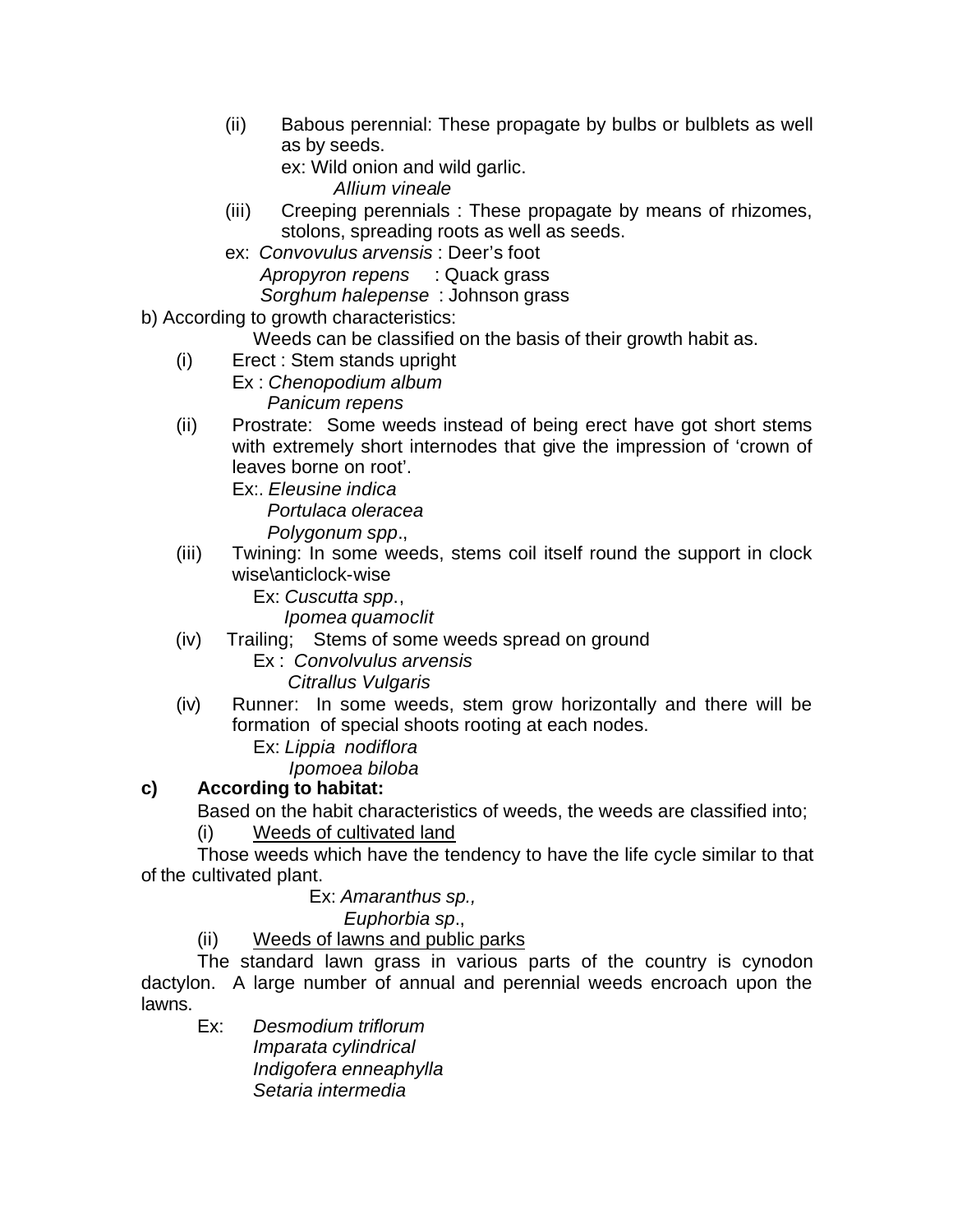(iii) Orchard weeds:

The microclimate of orchards vary in shade, humidity, and excessice soil moisture. Those weed species prefer to the habitat are

Ex: *Cannabis sativa Euphorbia geniculata Imparata cylindrical Xanthium strumarium Acalypha indica*

(iv) Aquatic weeds:

Aquatic weed habitats include both aquatic environments and those in water saturated soil.

Ex: *Ipomoea reptans Exhhornia crassipes Hydrilla verticillata Paspalum distichum*

## (v) Road side weeds All the 3 types annuals,biennials and perennials are found.

Ex: *Euphorbia sp., Daucus carots Solanum xanthocarpum*

(vi) Weeds of uncultivated land: Mostly hardy weeds are found in these lands .

Ex. *Digitaria spp., Cenchrus pauciflorus Tribullus terrestris Xanthium strumarium*

## **d) According to ecological affinity to water:**

(i) weeds of semi-aquatic condition (wet land)

Those weeds which are mostly associated with rice.

Ex. *Echinochloa colonum; E. crusgalli*

- (ii) Weeds of garden land:
	- Ex : *Trianthema porttucastrum Digeria arvensis –* Koia keerai
- (iii) Weeds of dryland:

These weeds are hardy with lengtheier tap root system. It even thrive at very little moisture condition.

Ex. *Euphorbia hirta*- Amman pacharisi. *Celotia argentia*

## **e) Origin of weeds:**

(i) Alien: Those weeds which are foreign in origin.

Ex. *Argemone mexicana*

 *Parthenium hysterophorus*

(ii) Apophytes: Those weeds which are introduced by man from one place to another.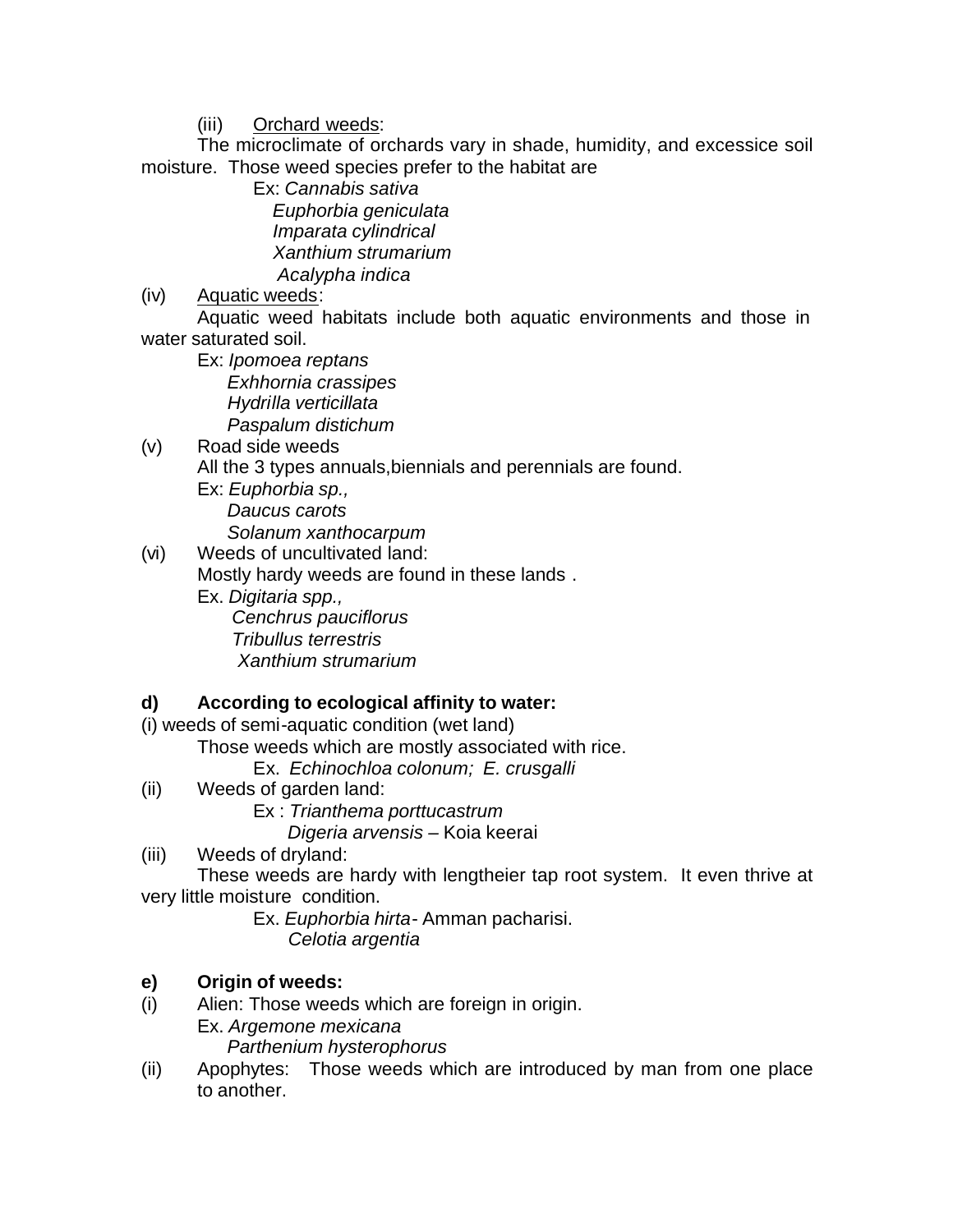Ex: *Phalaris minor Corchorus acutangulus*

### **f) According to plant morphology:**

- (i) Dicot \ Broad-leaved weeds: Ex: *Cleome viscose; Eclipta alba*
- (ii) Grasses Ex. *Echinochloa colonum; Cynodon dactylon*
- (iii) Sedges: *Cyperus rotundus; Fimbrystyli miliaceas*

## **g) According to plant families:**

Most of the weeds belong to the families.

- (i) Poaceae (Gramineae) : *Eleusine indica*
- (ii) Asteraceae (Compositae) : *Tridax procumbens*
- (iii) Solanaceae : *Solanum nigrum*
- (iv) Euphorbiaceae: *Euphorbia hirta*
- (v) Teliaceae: *Corchorus acutangulus*
- (vi) Leguminosae: *Melilotus indica*
- (vii) Chenopodiaceae: *Chenopodium album*
- (viii) Amaranthaceae: *Amaranthus viridii*

### **h) According to soil reactions:**

(i) Saline soils : *Salsola spp*.,

(ii) Alkaline soils: *Cressa erecta*

(iii) Acid soils: *Rumex acetosella*

### **i) According to dependence on other hosts:**

- i) Stem parasites Total ex: *Cuscutta sp*., (Doddar) Partial ex: *Loranthus sp*., (Mistle toe)
- ii) Root parasites Total ex: Orobanche sp., Partial ex. Striga sp., (Witch)

## **J) According to relative position of weeds:**

(i) Absolute weed: is a plant which is not economically desirable but present in a crop field.

Ex. Colonum in rice fields.

## (ii) Relative weeds: A crop plant in an another crop field which is not desirous.

- Ex : Cotton in Maize
	- (i) Rouges: A variety of a crop plant found mixed with another variety of the same crop plant.
		- Ex: TKM 9 rice in ADT 36 rice.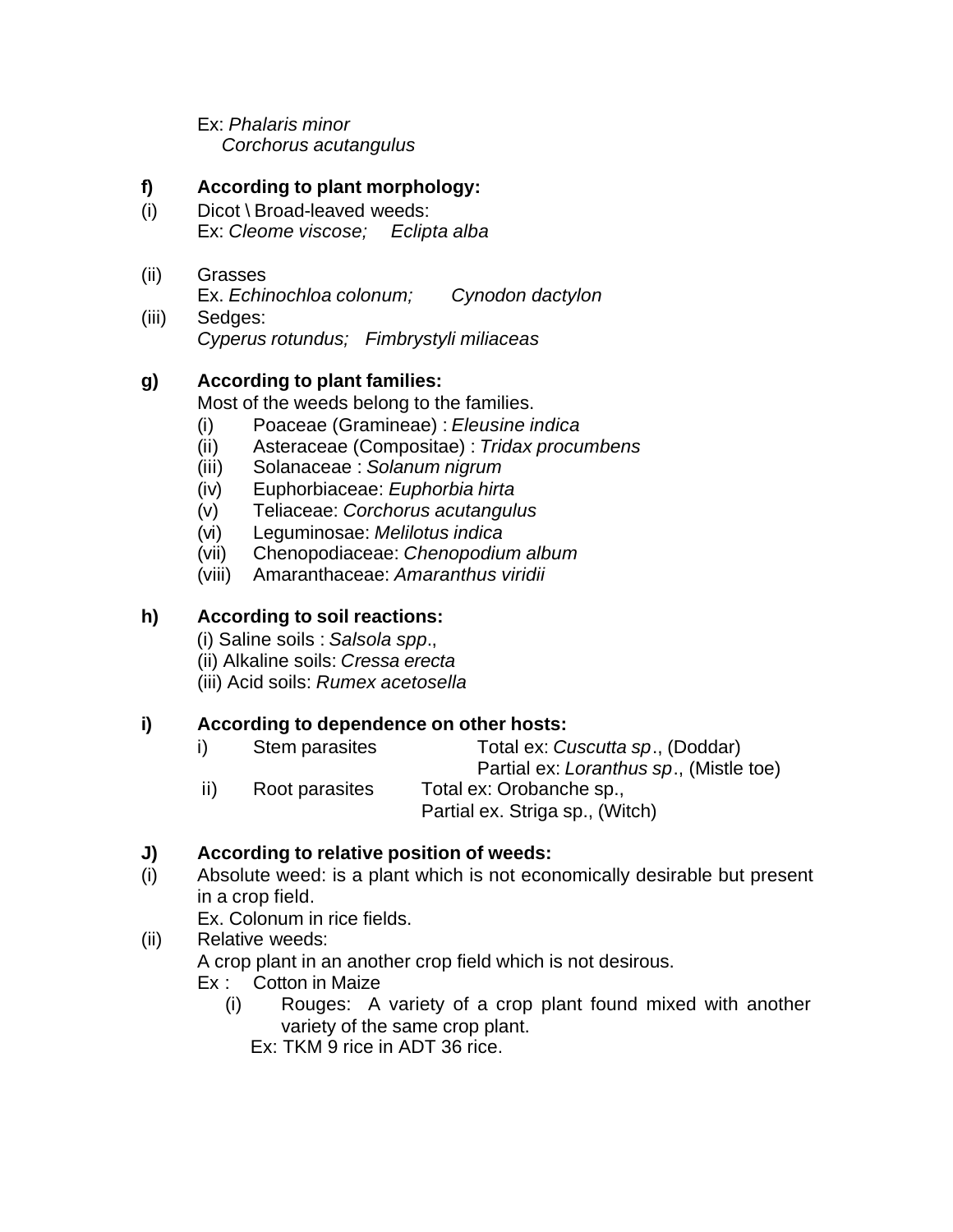#### **Characteristics of weeds:**

As the weed plants are nourished by nature they bear more tolerant to adverse conditions compared to domesticated crop plants. They bear with it certain special characteristics which help in their Perpetuation , multiplication, dissemination, stabilization and overall adaptation.

- (i) Perpetuation:
	- (a) Weeds perpetuate through seeds \vegetative propagules.
	- (b) Propagules are produced when weeds experience unfavourable condition.
	- (c) Seeds are produced at one time or over an extended period of time.
	- (d) Seeds or vegetative propagules may remain dormant but viable for years when underneath the soil. Eg. Chenopodium sp., for 30 to 40 years.
- (ii) Multiplication:
	- a) No. of seeds\weed plant may sometimes equal to crop plant but seeds produced \unit area exceeds 100 times.
	- b) Weeds prolify with high fecundity fertile\productive.
	- (c) Weed will co-exist in crop field or bare field thereby enriching the weed seed population.
	- (d) Weeds with seed and vegetative propagules multiply enormously.
- (iii) Dissemination:
	- a) The dispersal of seeds or propagules of weeds take place by mobile agents: Man, animals including birds, wind and water.
	- b) Man is most important for the dissemination of weeds over some distance and in particular direction.
	- c) Fruits and seeds of some weed species have appendages which enable them to easily carry by wind\water.
	- d) Most weed seeds have dormancy which estivate unfavourable environment.
	- e) Some weeds have explosive mechanisms for seed dispersal. Ex: *Ruellia prostrata*.
	- (iv) Stabilisation:
		- i. weeds find their suitable sites and time for establishment by their intrinsic nature which breaks dormancy through the triggering action of edaphic\climatic\biotic factors.
		- b) Some weeds bear very minute or inconsipicious flowers (ex: *Trianthema portulacastrum*) which often produce mature seeds even before they are recognized as flowers.
		- c) *E. Colonum* will mature and produce seeds even before the pulling out of seedling for transplanting.
		- d) Time of maturity of weed seeds coincides with the maturity of the crop plants and get mingled with the crop seeds. Eg. *Phalaris sp*., / *Avena spp*., in wheat.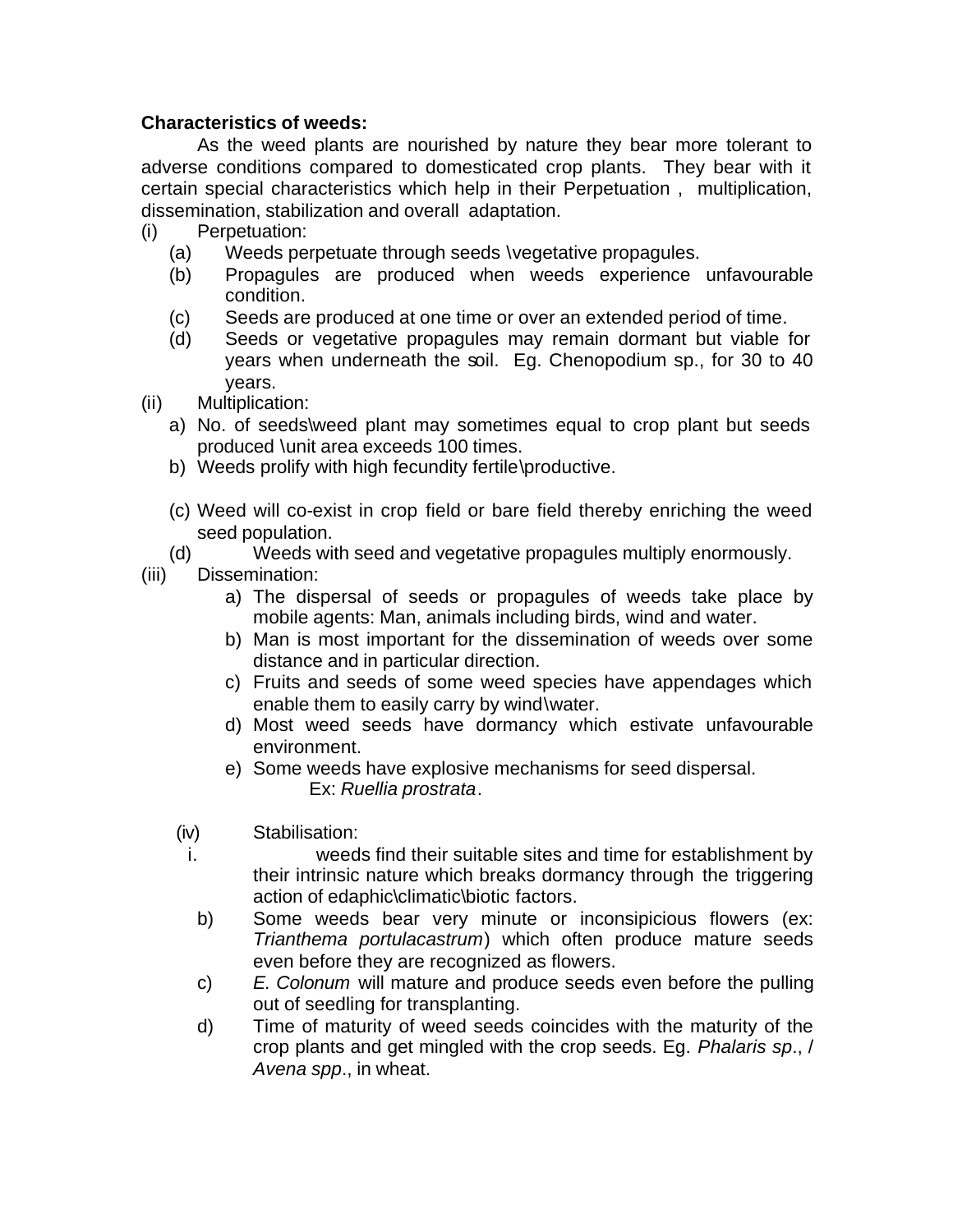e) Weeds with radicoid forms easily escape drought, fire, soil erosion, man made modifications or disruptive forces.

## **Why it is difficult to control weeds?**

- 1. Weeds are prolific with abundant seed production potentialities. e.g. *Amaranthus spp*.
- 2. They Are resistance and persistant to control. e.g. *Cyperus spp*.
- 3. They have long periods of dormancy.
	- e.g. *Nelumbium speciosum* 20 years
		- *Chenopodium sp*. 30-40 yrs.
- 4. They have deep root system.
	- e.g. *Solanum elegnifolium*
- 5. They can also reproduce by veg. method.
	- e.g. *Cynodon*, *Cyperus*
- 6. Weeds are hardy and resist adverse climatic and soil conditions e.g. *Prosopis juliflora*
- 7. Some weed seeds are similar to crop seeds. e.g. Mustard and *Argemone* seeds
- 8. Weeds have smaller seeds which help in easy dispersa e.g. *Amaranthus spp*.
- 9. One weed seeds gave some appeudages which help in easy dissemination.

e.g. *Calotropis*, *Acanthospermum hispidum*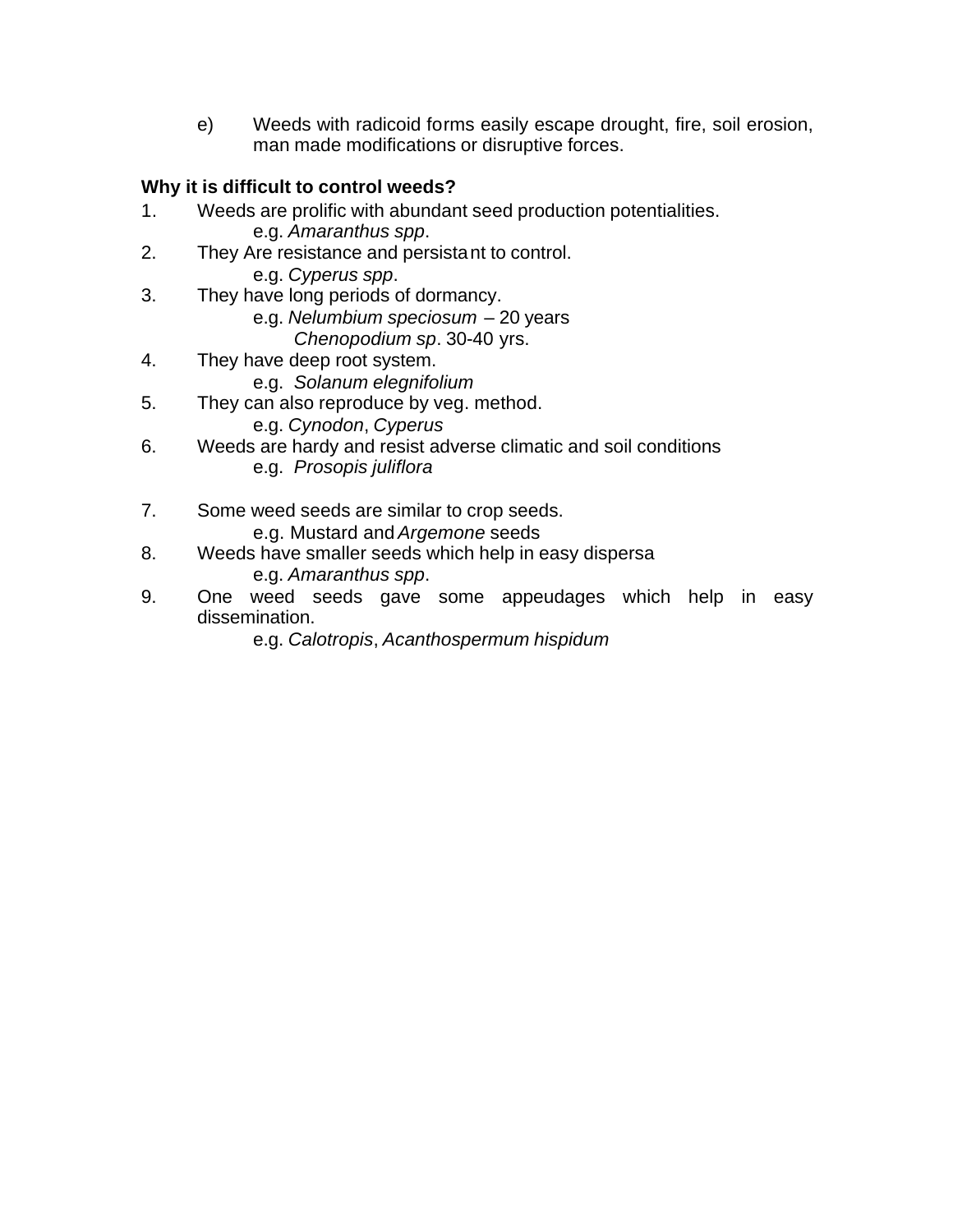#### **Reproduction and Dissemination of weeds:**

The knowledge of reproduction of weeds is an essential prerequistle for any planning of their control. Nearly all of them reproduce by means of seeds and a large number of them in addition reproduce vegetatively.

#### **Seed reproduction:**

In general weeds produce large number of seeds which have greater viability than crop seeds.

| 1. | Brassica nigra (Black mustard)         | 58,363   |          |
|----|----------------------------------------|----------|----------|
| 2. | Amaranthus sp., (Pig weed)             | 1,80,220 |          |
| 3. | Solonum nigrum (Night shade)           |          | 1,78,000 |
| 4. | Agrophron repens (Quack grass)         |          | 11,400   |
| 5. | Echinochloa crusgalli (Barnyard grass) |          | 7,160    |

#### **Vegetative reproduction:**

Many noxious weeds reproduce and spread vegetatively as well as by seed. The depth to which the root system of such weeds penetrate depends upon the texture of soil, water table, nature of sub soil and species to which they belong.

#### **Medium of weed seed dispersal.**

- 1. Through impure seeds.
- 2. Through organic manures.
- 3. Through air\wind.
- 4. Through cattle.
- 5. Through agriculture implements.
- 6. Through birds.
- 7. Through human beings.
- 8. Through irrigation and drainage water
- 9. Through Sewage and sludge.

The depth from which roots and rhizomes regenerate is of importance in its relation to tillage practices and to application of herbicides.

Ex : Quack grass – regenerate from 30 cms

*Convolvulus arvensis* – regenerate from 120 cms

#### **DISSEMINATION OF WEEDS :**

In general, most weeds are good travelers. Though they themselves have no power of locomotion, several agencies like wind, water and animals including man and transport scatter them from place to place. Most weeds have modifications of some kind which adapt them for dissemination by one or more agents.

Eg : Saccate fruits, winged fruits and seeds, comate seeds, parachute fruits, plumed fruits, hook or spiny appendages.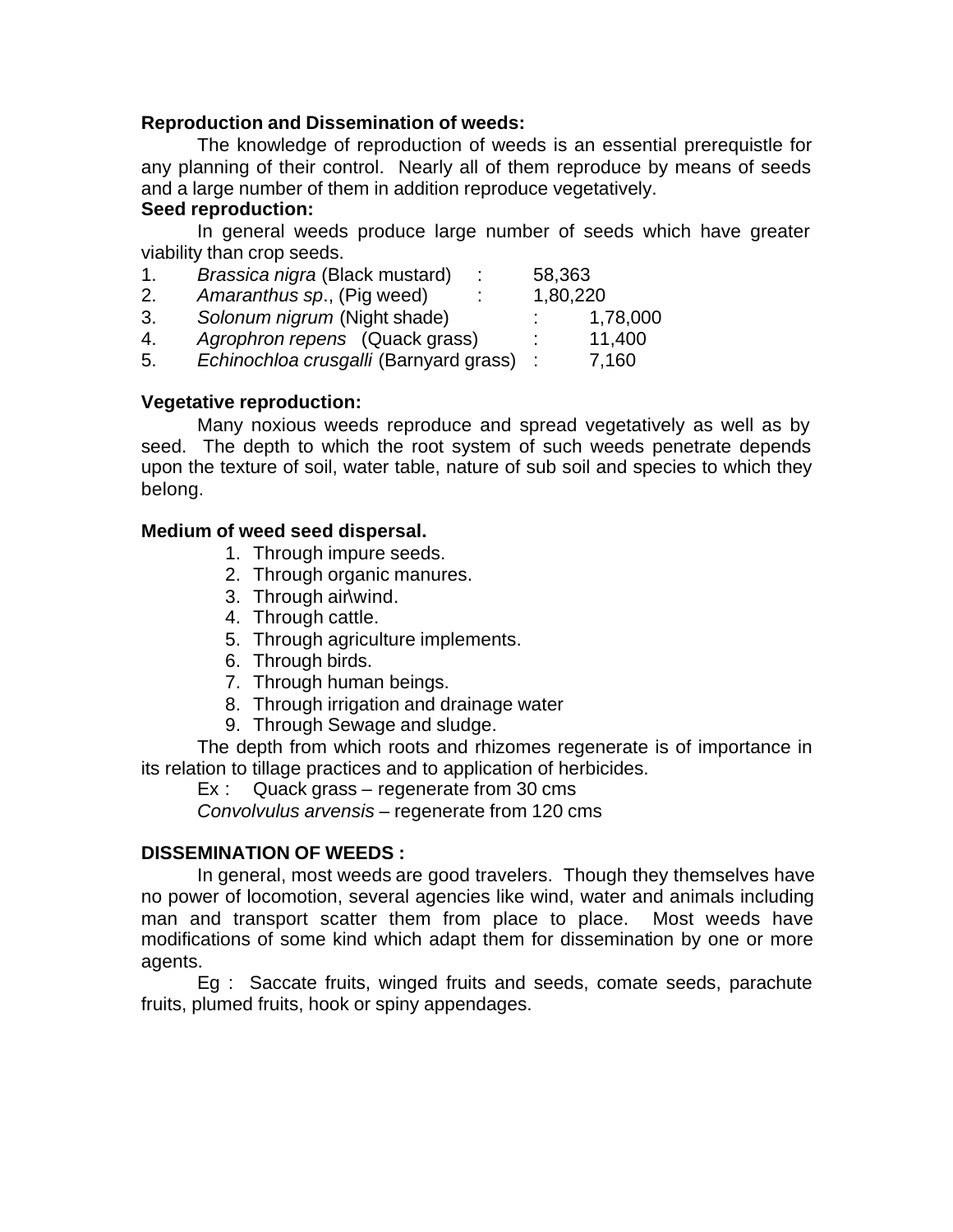#### **ECOLOGY OF WEEDS:**

Ecology is the relationship between plants and environment. The ecology of weeds refers to the growth characteristics and adaptations of weeds in different environments and also their persistence in such conditions. An environment is characterized by climate, edaphic (soil) and biotic factors.

#### **CLIMATE:**

Light, temperature, water, wind, humidity and their seasonal variations relates to climatic factors. The light intensity, quality and photoperiod governs the growth, flower and seed production by plants including weeds. Most of the weeds adapt to grow in shade with much competitiveness.

Temperature also plays a very important role in occurrence and distribution of weeds. Soil temperature is particularly concerned with the seed germination, survival of underground parts and similarly early growth of weeds is affected by atmospheric temperature.

Water is one among climatic factor of ecology that determines the occurrence and distribution of plants.

Wind is another effective source for occurrence and distribution.

#### **EDAPHIC**

Soil fertility, soil pH, soil temperature, radiation and soil water influence weed population. Soil acidity / alkalinity have considerable influence on weed population.

#### **BIOTIC**

Biotic factors include both plants and animals. Crop plants affect the weed population and persistence by competing on the available resources. The root exudates of one plant also influence other plants in their association. Soil found, insect pests, grazing animal and man affect the weed persistence directly/ indirectly.

#### **Weed Adaptations:**

Weeds are euryoecious (wide range of tolerance) compared to crop plants which are more stenoecious in nature.

a) Weed seeds have wide range of moisture requirement for seed germination.

b) Weeds can modify their morphology by reducing their leaf area / sending roots deeper and wider.

c) The weeds are quickly responsive to favourable environments after the removal of stress.

d) Some weeds imitate the general appearance, colour, shape or particular feature of another plant and act as a special weapen of defence.

e) Some weed species poses special devices such as thorns, spines, prickles, bristles, stinging hair, glandular hair with poisnous substances, irritating substances, repulsive in smell or disagreeable in odour which help to protect them from natural enemies.

f) Some weeds develop a thick culticle, cork and bark as a defence mechanism.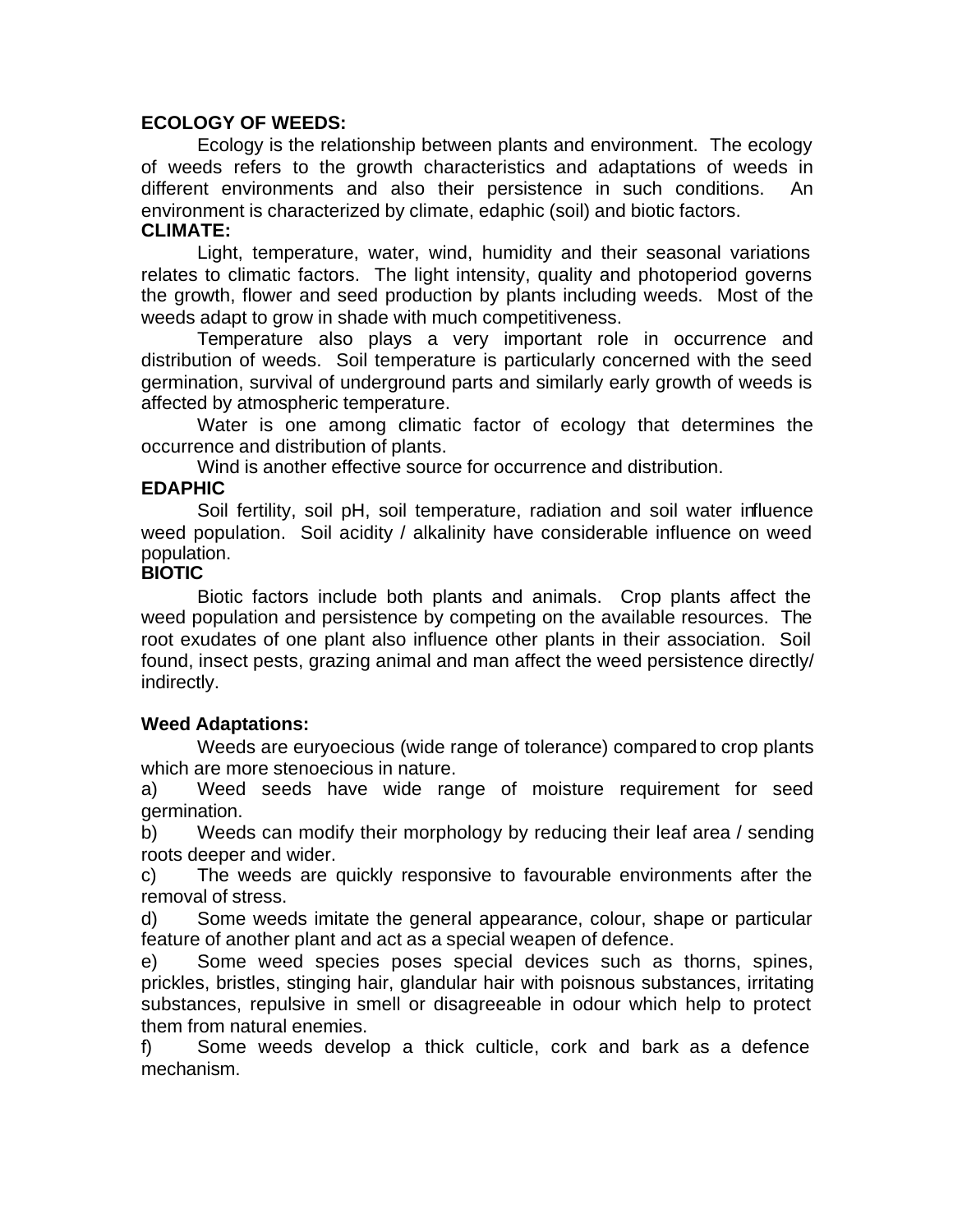g) Some weed sp., (*Cyperus* sp. and *Sphaeranthus indicus*) come up during the post harvest period and produce seeds vigorously.

#### **CROP – WEED INTERACTIONS:**

The climatic, edaphic and biotic factors of environment determine the distribution of species, their competitive ability, their prevelance and their associations. Apart from natural factors, man-made modifications like management of soil, water, nutrient, crops and pests and crops in sequence also influence the crop-weed interactions. However, weeds with unique characteristics try to shape themselves under any changed situations through acclimatization.

In crop-weed interactions, plant competition is a powerful natural force responsible for the suppression or extinction of weaker plants. There may be intra-plant or inter-plant competitions. Rapidly growing plants with rapid coverage of both below and above ground areas have an advantage over slow growing ones. Density, geometry and architecture of plants have contributing role in competition. Competition is usually most severe when competiting plants are alike in vegetative and reproductive habits.

Weeds compete with crops plants for water, light, nutrients, space, air and the micro-environment. The competition for any one or for all begins when those factors falls below the requirements of both the weed and crop. Also, an abundance of any factor may induce competition for other factors. For example, abundant nutrient supply generate competition for water, light and space.

#### **FACTORS THAT DETERMINE COMPETING ABILITY OF CROP PLANTS**

Crop plants and their varieties differ in their competing ability. Rapid and uniform germination, rapid development of foliage and root, tolerance to high density and close canopy etc. are the characteristics of a plant species to be successful in competition. The factors that determine vigorous and uniform stand of crop plants are variety of a crop, soil-water relations. Soil fertility soil reaction, tillage, date of sowing, rate and method of sowing, crop rotation, cropping and cultural system, use of herbicides, inset pest and disease management. **Critical periods:**

The chief effect of weed competition on crops is to decrease the yields of crop. The early growth phase of the crop plants are found to be most critical w.r.t competition while on the progress secures competitive ability of the weeds. Those crop plants with rapids and uniform germination, quick development of foliage and root and formation of closed canopy within early stages will have dominating character over weed in the competition. Some crop plants excrete phytotoxins to evict the neighbours and this allelopathic effect is used in competition with needs.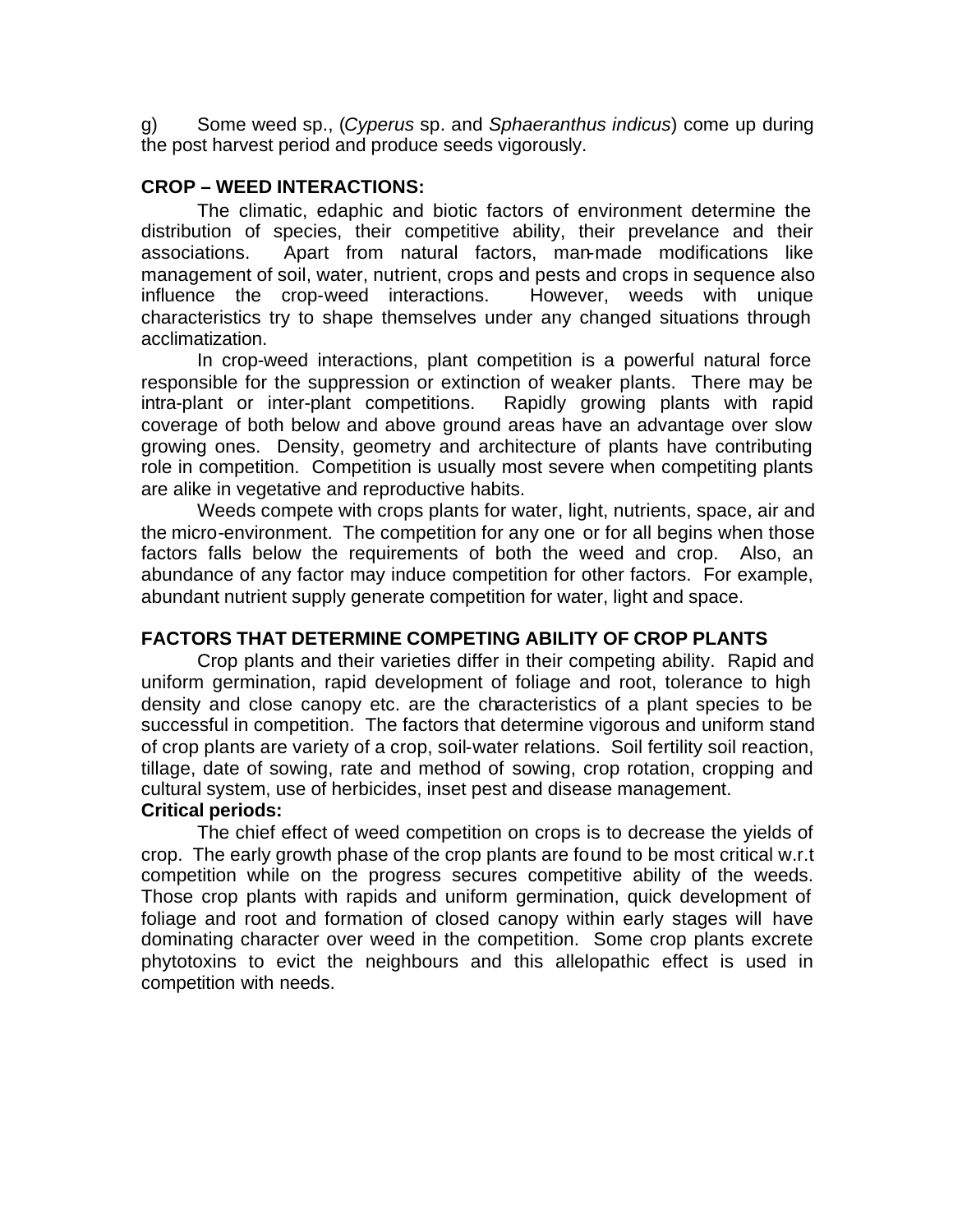### **HARMFUL EFFECTS OF WEED**

Weeds extend the harmful effects slowly, steadily and inconspicuously and the effect is almost irrevocable.

a) If no restriction is imposed they compete with crop plants and the yield reduction of individual crops varies from 0. to 100% and that of cropping system 5 to 50%.

b) Presence of weeds increases the cost of agriculture and hinders the progress of work.

- c) It increases the irrigation requirement.
- d) They reduce the valve of produce or otherwise adds the cost of cleaning.
- e) Some weeds when eaten (*Cleome viscosa*) by milch animals will produce an undesirable odour in the milk. At times death/disorder/disformity may occur eg: *Datura stramarium*. The fruits and seeds of *Xanthium strumarium* and *Achyranthes aspera* entangle with wool which fetch lower prices.
- f) They harbour insect pests, pathogens and parasites
- g) They reduce the valve of the land.
- h) Their presence will impair the purity of varieties by chance of crosspollination.
- i) Weeds causes health hazards to man and animals.
- j) Weeds cause allelopathic effect.

### **Harmful effect of weed in Non-cropped area:**

- a) Weeds detracts the beauty of public places.
- b) Weeds in non-cropped areas causes fire hazards, accidents and pollution as well as health hazards.
- c) Weeds in acquatic environments restrict the movement of water flow there by
	- i) loss of water by seepage and
	- ii) Poor irrigation efficiency
	- iii) Restrict drainage
	- iv) Pollute the environment

### **BENEFICIAL EFFECTS OF WEEDS:**

i) Weeds are valued for increasing organic matter content in soil, increasing soil fertility, checking soil erosion, inducing soil formation, food, feed and medicinal values. Eg: *Amaranthus sp*.,, *Trianthema portulacastrum* (Saranai), *Chenopodium album*, are used as greens.

| Cynodon dactylon<br>Echinochloa colonum<br>Digitaris sanguinalis<br>Eclipta alba<br>Avena fatua | Palatable succulent feed. |
|-------------------------------------------------------------------------------------------------|---------------------------|
| Centella asiatica                                                                               |                           |
| Andrographis paniculata                                                                         | Therapeutic purposes.     |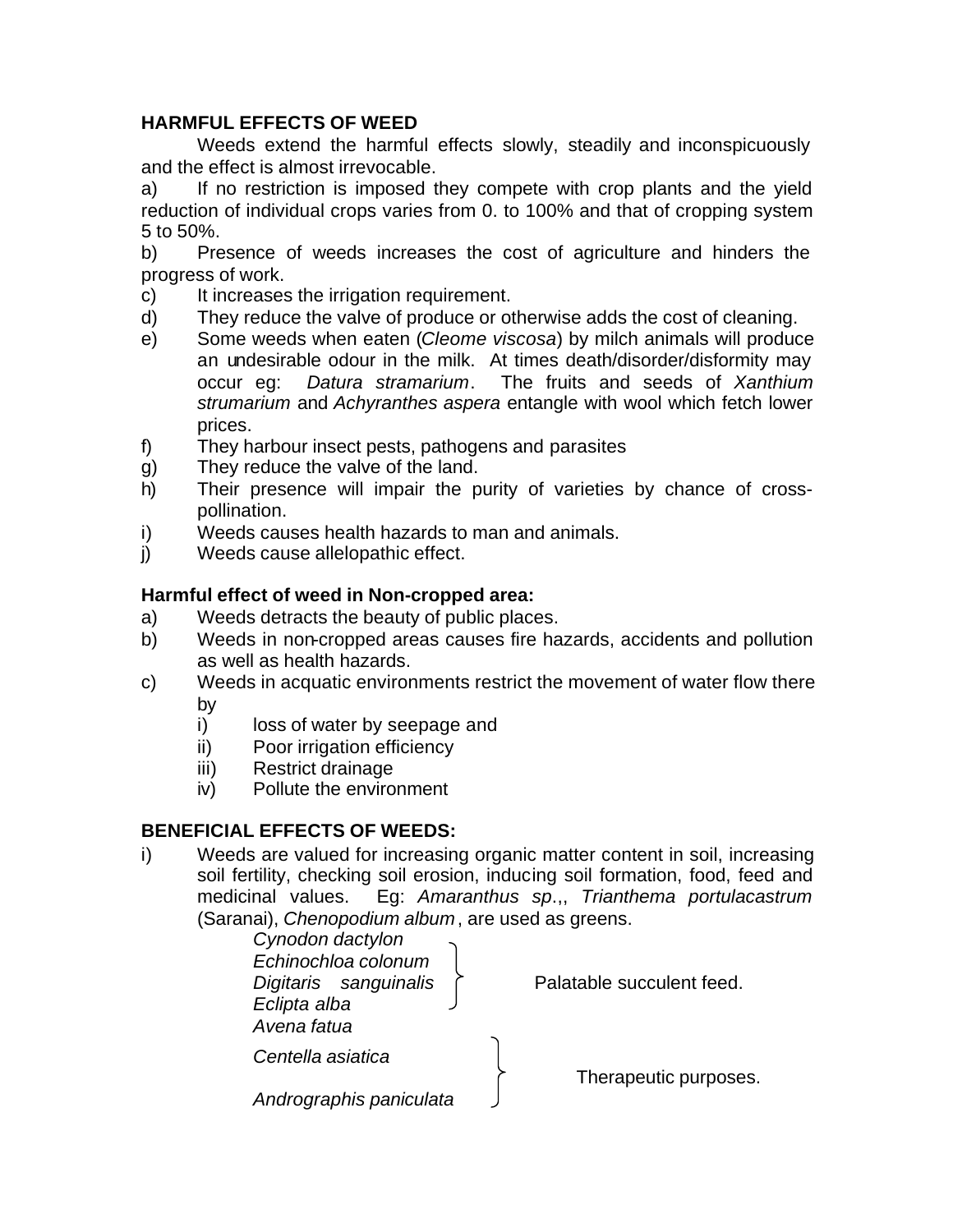2) Weeds are valued for economic utilization. *Imperata cylindrical* used for thatching roofs. *Saccharum munjo*

*Cyperus rotundus* used for making Joss sticks. *Andropogon squarrosus*

*C. martini*

*Cymbopogan citrates* used for essential oils.

- 3. Weeds are valued as indicator plants to indicate the incidence of disease, deficiency, disorders etc.,
- 4. Weeds are valued as source of genetic material for crop improvement.
- 5. Weeds reclaim problematic soil eg., cynodon & *Argemone mexicana* reclaim alkaline soils.
- 6. Weeds are valued for protecting bunds, as a host for beneficial organisms, ornamental plants, religious and ritual purposes and for maintenance of biological equilibrium.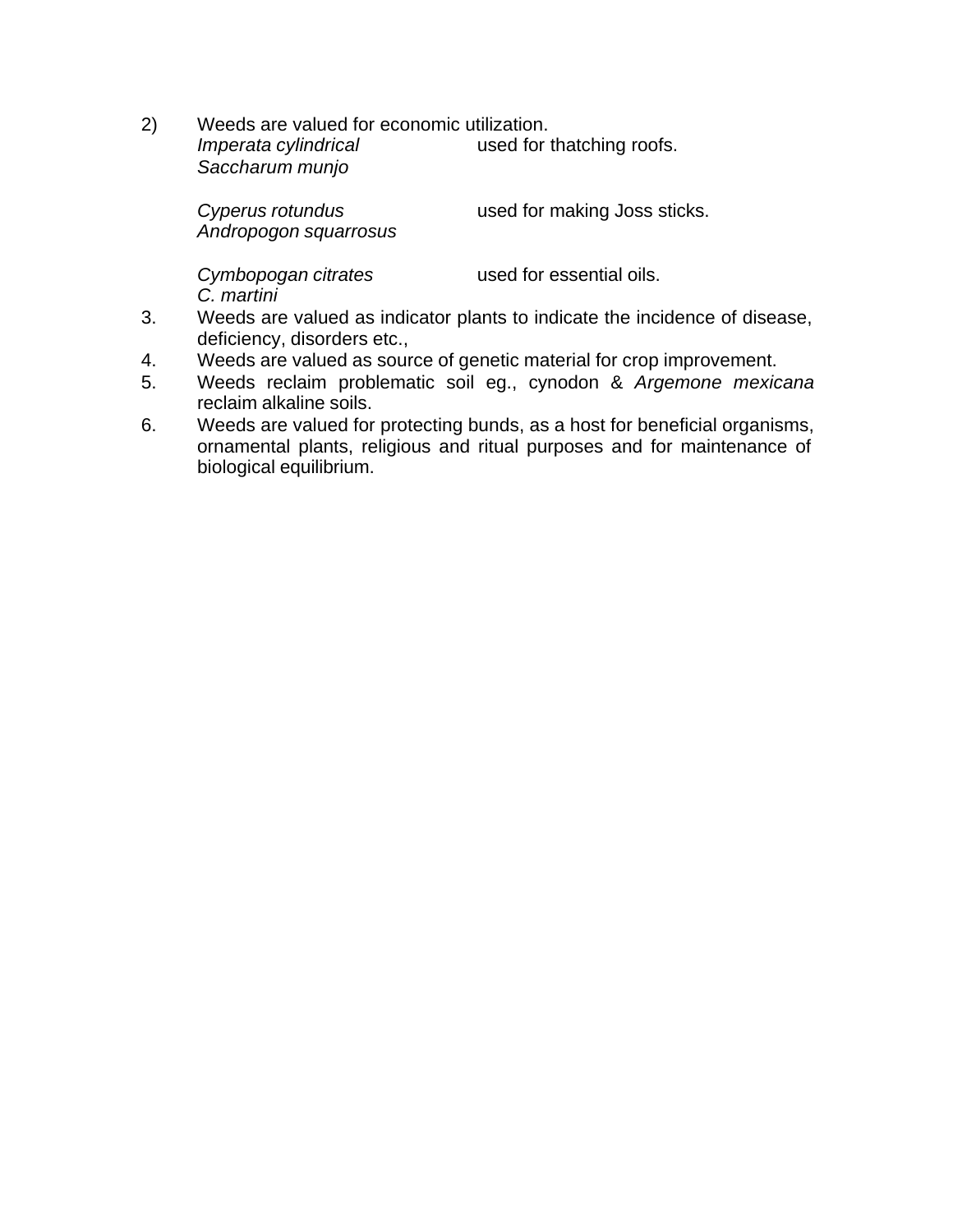### **Weed management: Principles and methods**

Weed management is the application of certain principles and suitable methods that will improve the vigour and uniform stand of the crop at the same time ignore or discourage the invasion and growth of weeds.

### **Principles of weed management:**

Weed have both harmful and beneficial effects. When the harmful effect is greater then their population and growth are to be reduced to such an extent that the damage caused are within permissible limits. At the same time, the cost of weed management should be much less than the expected value of produce lost.

To deal with the problems many methods are adopted based on certain basic principles that relates to.

### **a) Life cycle of weeds:**

eg: The annuals weeds can be easily controlled if they are prevented from seed production.

Similarly, best time to destroy biennials is during the seedling stage of the first year.

Perennials can be checked by repeated destruction of aerial shoots, underground roots etc. by cutting, plugging, digging, drying, flooding etc.

#### **b) Characteristic of weeds:**

Prodomiance of a particular group of weeds (such as broadheaved \grasses\sedges) determine the method.

#### **c) Mode of reproduction of weeds.**

Number and time of production of propagules, methods of dispersal, dormancy, viability, association with crop plants etc., if known can be useful in determining method to be employed.

#### **d) Habitat, location and season:**

The crops and weeds of upland are quite different from low lands, cultural practices and wortability also varies, thus weed might varies.

### **e) Soil and weather conditions:**

Soil texture and moisture are the important factors in selecting suitable method. In light soild flooding cannot be advocated, similarly in heavy soils mechanical method is impeded.

#### **f) Area of weed management:**

In localized plots like nurseries hand pulling may be adopted. In larger areas chemical method and in many cases integrated approach is suited.

### **g) Farming and cultural practices:**

Method of weed control varies in

- Grain\seed\fodder production\ Green manure
- Sole\mixed\Inter cropped.
- Direct seeded\ Transplanted.
- Plant crops\Ratoon crops
- Mechanised\Non-mechanised farming.

### **h) Availability of resources:**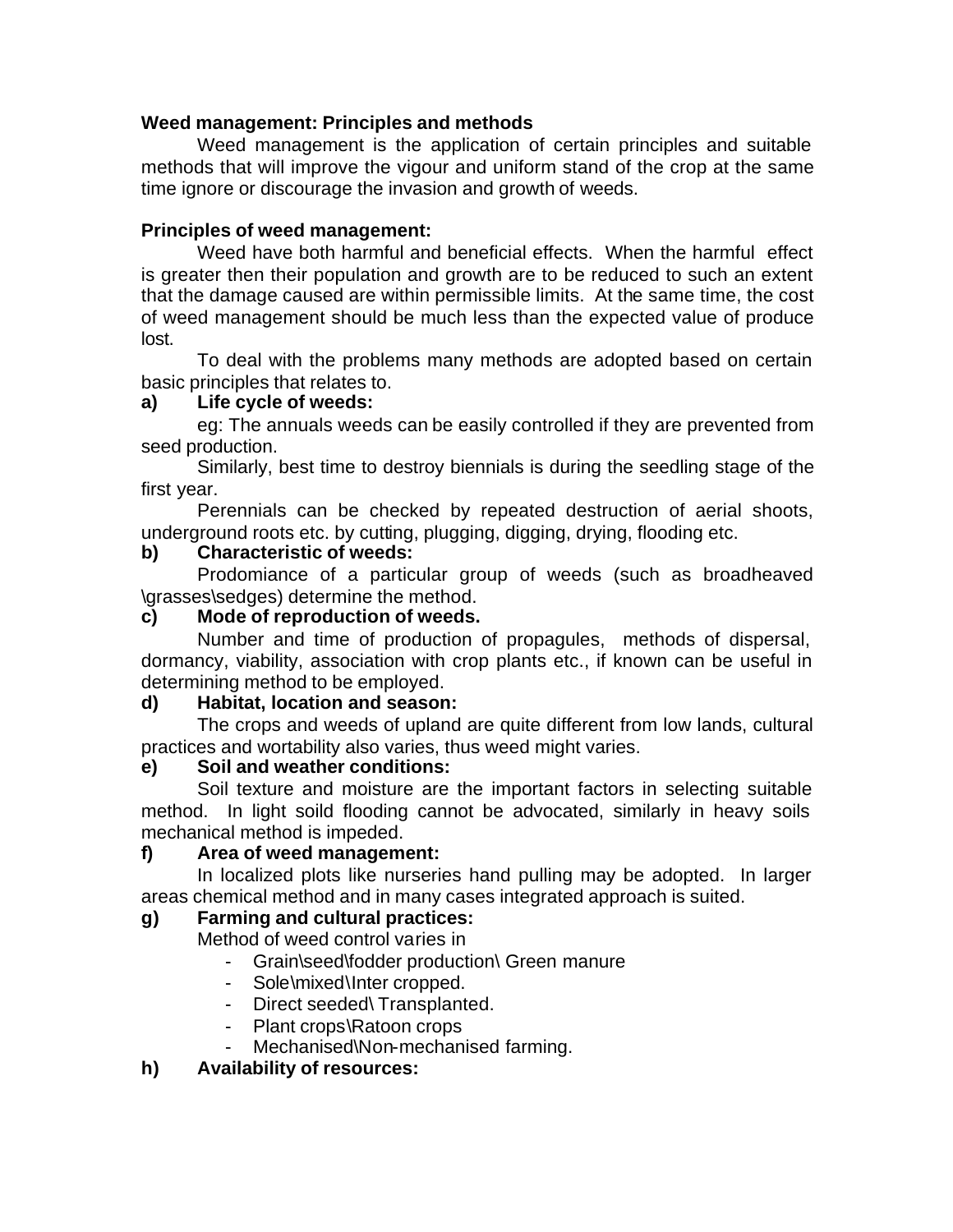The availability of farm labourer, implements power and herbicides determine the method of weed management.

#### **i) Economics of the methods**

Even though some methods of weed control, are Profitable, except in some commercial crops, farmers Prefer multi-purpose traditional hoeing.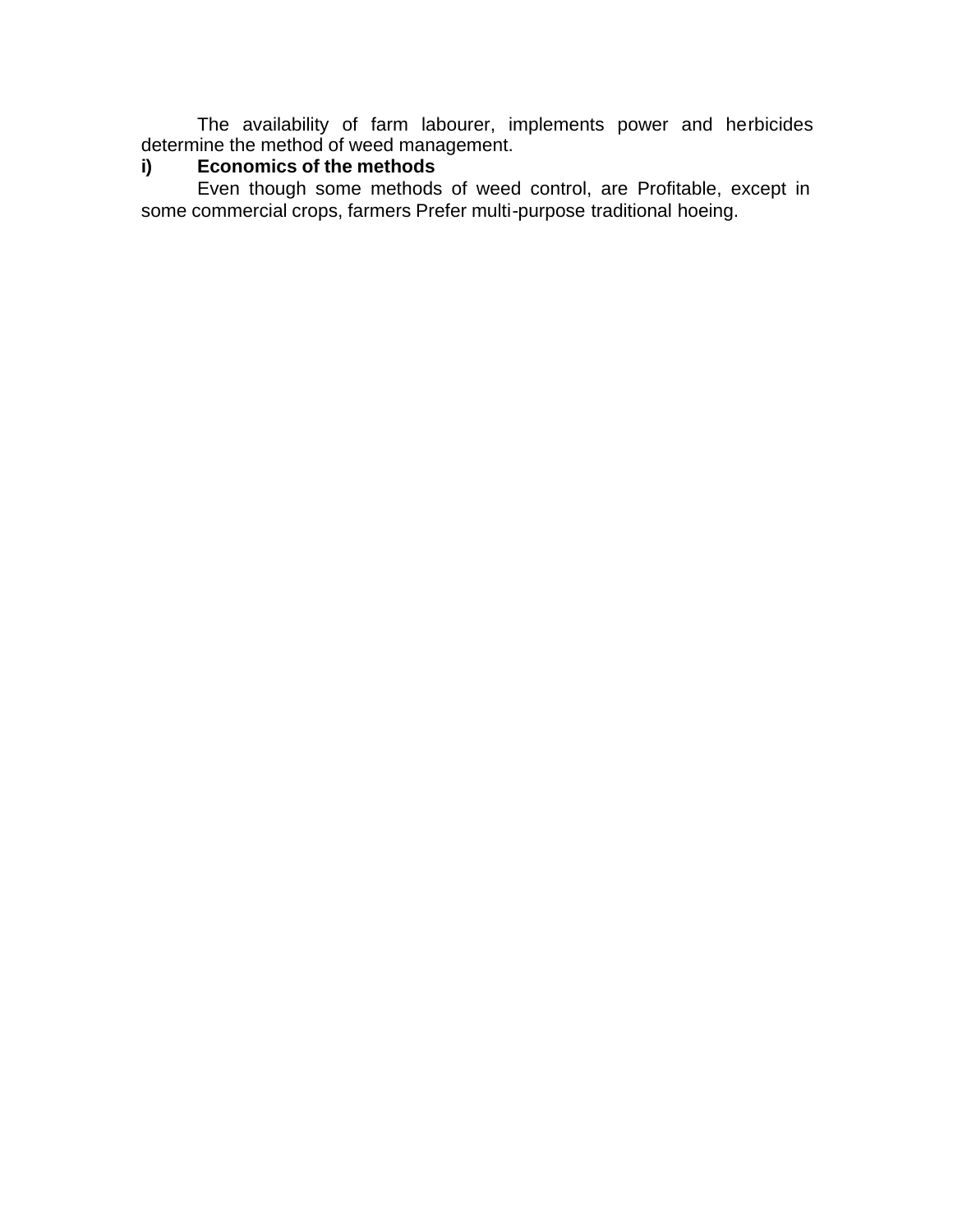#### **Methods of weeds management:**

Weed control and weed management are the two terms used in weed science. Weed control is the process of limiting infestation of the weed plant so that crops can be grown profitably.

Weed management includes prevention, eradication and control by regulated use, restricting invasion, suppression of growth, prevention of seed production and complete destruction. Thus weed control is one of the aspect of weed management.



#### **Preventive methods:**

- i) Use pure seed/seedlings.
- ii) Avoid feeding hay containing weed seeds without destroying.
- iii) Avoid using sand\soil from weed infested area to cultivated area.
- ii) Use well rotten\decomposed organic manure.
- iii) Avoiding the cattle to move from weed infested area to cultivated area.
- iv) Cleaning all implements & tools after use.
- v) Keeping irrigation & drainage channel clean.
- vi) Keeping fence, roads & bunds clean.
- vii) Keeping thrashing yard, granary & compost pit free.
- viii) Following legal & quarrentine measures.

#### **Eradication methods:**

Eradication can be done by a) destroying the species at the initial stage of introduction. B) Degenerating the buried dormant but viable seeds by fumigation, flooding, heating & other chemicals.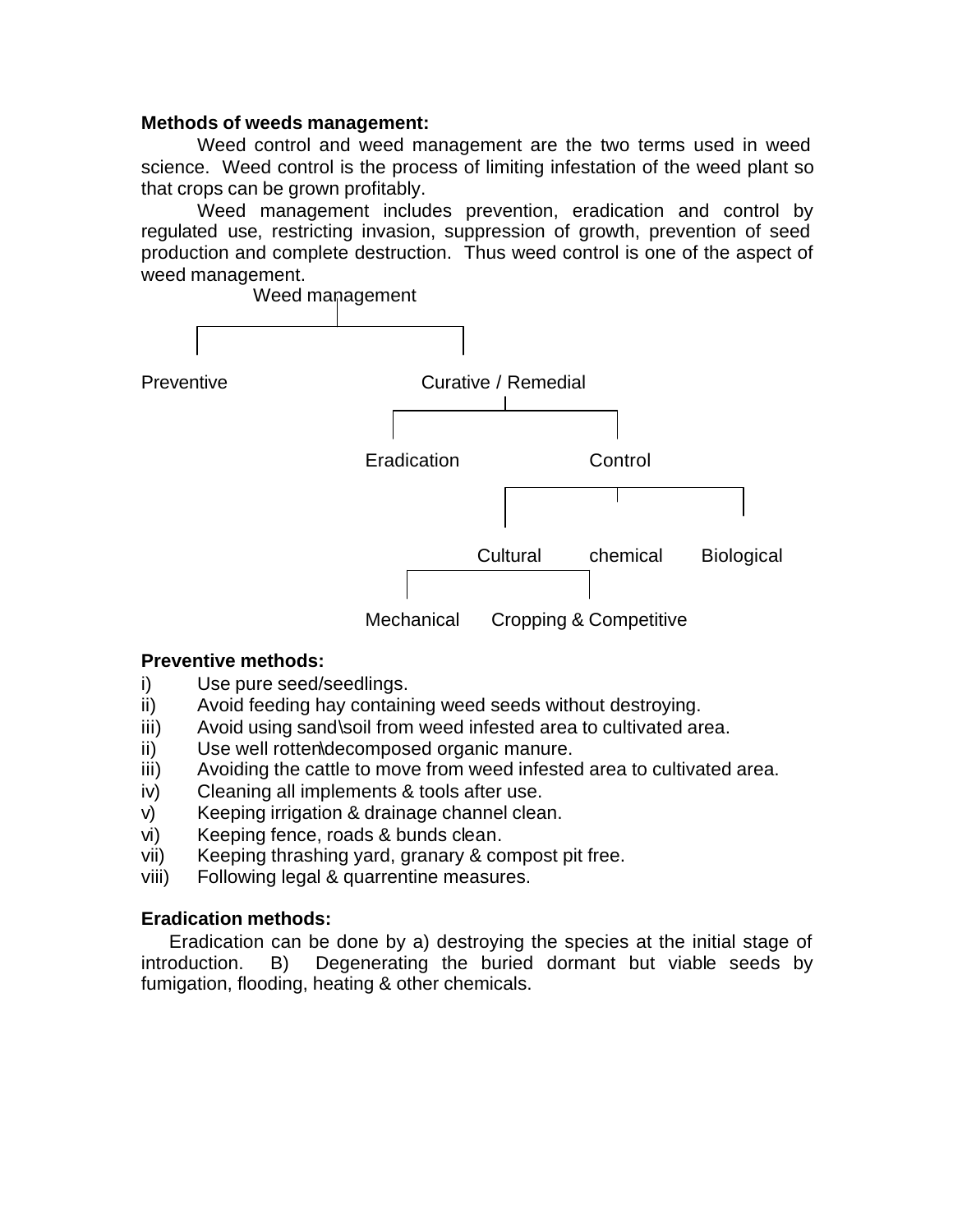### **Control methods:**

Mechanical methods:

- 1. Hand pulling
- 2. Hoeing
- 3. Tillage
- 4. Mowing/sickling
- 5. Flooding
- 6. Burning
- 7. Smothering\mulching
- 8. Digging
- 9. Cheeling

Cropping & competition:

- i. Crop rotation.
- ii. Kind of crop.
- iii. Use of fertilizers.
- iv. Date and rate of planting.
- v. Inter cropping
- vi. Companion cropping eg. Azolla in Rice
- vii. Plant population.
- Biological methods.
	- 1. Parasites.
	- 2. Predators.
	- 3. Pathogens.

Ex: i) *Crocidosema lantana* moth on *Lantana camera*

- *2. Alternaria eichorniae* fungi on *Eichhornia crassipes*
- 3*. Orseoliella javanica* gall midge on *Imperata cylindrica*
- 4. *Dactylopius tomentosus* cochinelid insect on. *Opuntiadillenii*
- 5. *Neochetina bruchi* beetle (weevil) on E. Crassiper *N. eichornii*

6. *Tilapia mossambica* fish to control acquatic weeds.

Chemical methods :

I) Selective : a) Foliage & b) Soil applicant

2) Non-selective : a) Foliage b) Soil applicant

Germination stimulants :

Tillage, chemical stimulants like population growth regulators, plant products, responding inhibitors, oxidants, Nitrogenous compounds, anesthetics, etc.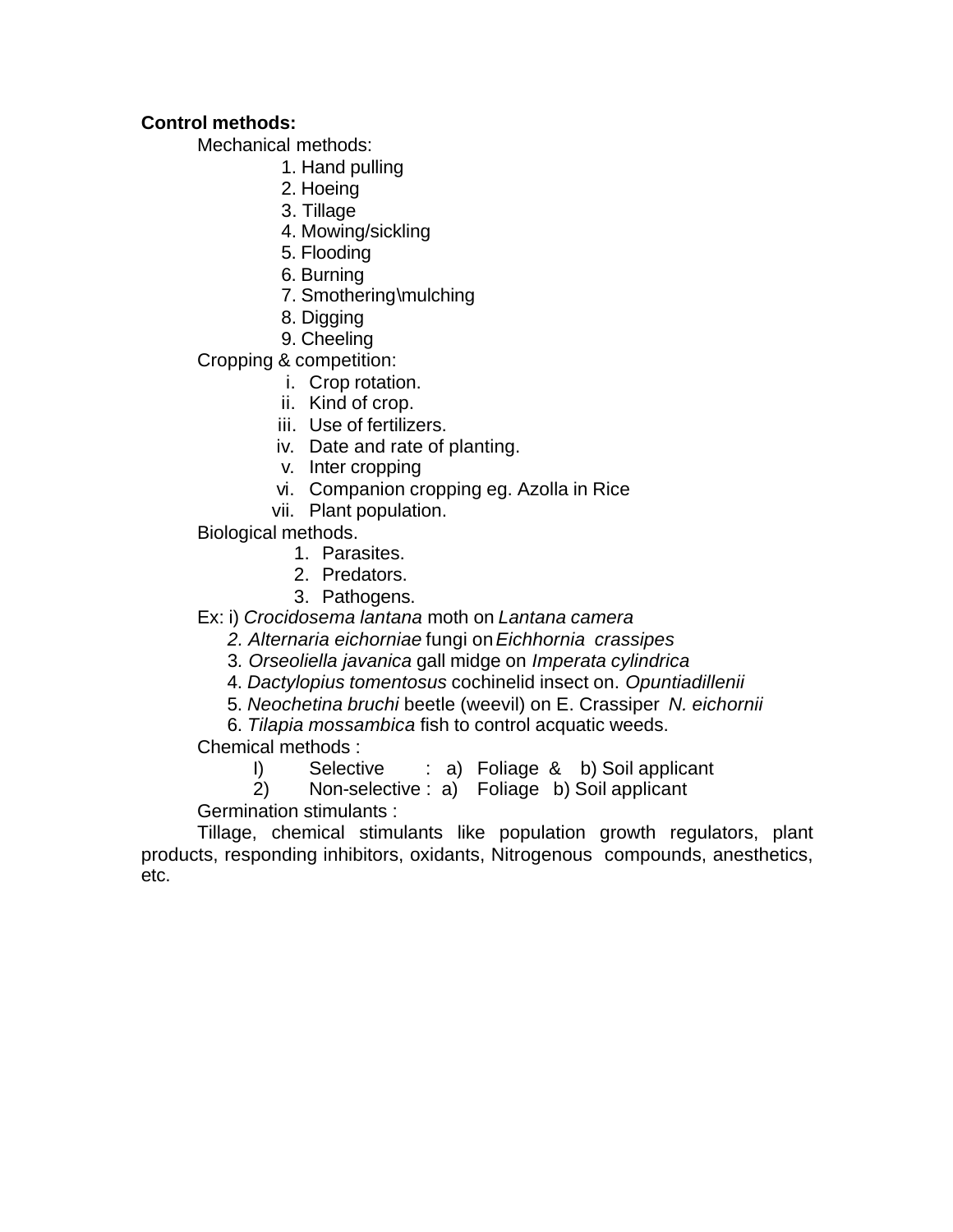#### **CHEMICAL METHODS:**

Employing chemicals for weed control constitutes chemical method, are used for over 85 years. The introduction of Bordeaux mixture in 1896 and subsequent chemicals like sulphuric acid, iron sulphate, copper nitrate, annonium & potassium salts were used for weed control till 1910. During 1930, sodium chlorate, carbon bisulphide, sodium assenate and dinitrophenols are employed. The discovery of 2,4-D in 1940 's revolutionaside the chemical methods.

#### **Benefits of chemical method :**

- 1. Herbicides can be applied for weed control in crop rows and where cultivation is impossible.
- 2. Pre-emergence herbicides provide early season weed control.
- 3. Cultivation & manual methods of weed control may injure the root system.
- 4. Herbicides reduce the need for pre-planting tillage. They are extremely useful in minimal\zero tillage.
- 5. Herbicides can control many perennial weed which cannot be controlled by other methods. Eg: *Cyperus* sp.,

### **Herbicide classification:**

Currently there are about 250 herbicides in the world market. The herbicides are classified on the basis of

a) Method of Application: Soil applied

Foliage applied

All herbicides applied at pre-planting and pre-emergence are included in the soil applied group.

Those applied at post-emergence include in the foliage applied.

b) Mode or action:

Based on the physiological and bio-chemical actions of the herbicides they are categorized as

- i) Systemic / translocated :
- ii) Non-systemic / contact :
- c) Chemical affinity and structural similarity:

There are 18 chemical groups\chemical nucleus under which the herbicides having chemical affinity and structural similarity are classified.

|                | Chemical groups                               | General structure    |  |
|----------------|-----------------------------------------------|----------------------|--|
| $\mathbf{1}$ . | Aliphatics                                    | R-COOH               |  |
| 2.             | Amides & Acetamides                           | R1 ------N-c---R3    |  |
|                |                                               | R <sub>2</sub>       |  |
| 3.             | Arsenicals                                    | $R - As - OH$        |  |
| 4.             | Benzoics & phenyl acetates                    |                      |  |
| 5.             | Bipyridiliums (with quaternary ammonium salt) |                      |  |
| 6.             | Carbonates. (Esters of carbanilicacid)        |                      |  |
| 7.             | <b>Dinitroanilines</b>                        |                      |  |
| 8.             | Diphyenyl eithers                             | Derived from phenols |  |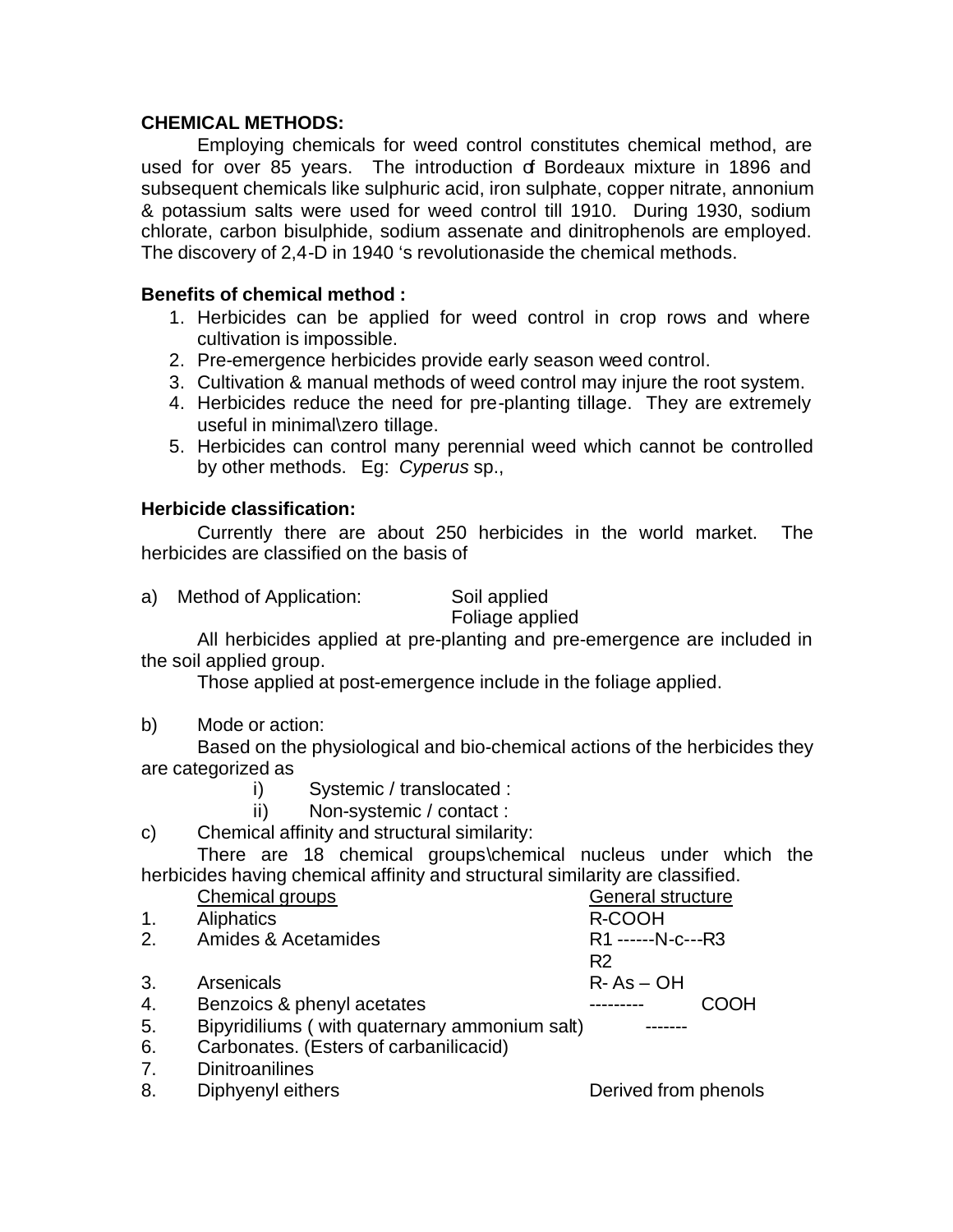- 9. Nitrates
- 
- 10. Phenols OH<br>11. Phenoxy acids Clear Company of Clear Clear Company of Clear Clear Clear Clear Clear Clear Clear Clear Cle 11. Phenoxy acids<br>
12. Pyridazinones
- Pyridazinones
- 13. Thiocarbonates (carbonic acid)<br>14. Triazines
- **Triazines**
- 15. Triazoles
- 16. Uracils<br>17. Ureas
- Ureas
- 18. Unclassified

Classification of common herbicides on the basis of mode of application, mode of action and chemical affinity:

| <b>Chemical group</b>                         | Soil applied                                                                            | <b>Foilage applied</b><br>systemic                           | <b>Contact</b>                                  |
|-----------------------------------------------|-----------------------------------------------------------------------------------------|--------------------------------------------------------------|-------------------------------------------------|
| 1. Aliphatic                                  | Allyl alcohol                                                                           | Dalapon                                                      | Acrolein<br><b>TCA-Trichloro</b><br>Acetic acid |
| Amides<br>2.<br>&<br>Acetamides               | Butachlor,<br>Alachlor,<br>Metolachlor,<br>Propachlor                                   | Alachlor<br><b>Butachlor</b><br>Propanil                     | Solan-<br>MAA - Methanear-<br>sonic acid        |
| 3. Arsenicals                                 |                                                                                         | <b>MAA MSMA DSMA</b>                                         | Cacodylic acid<br><b>MSMA</b>                   |
| <b>Benzoics</b><br>&<br>4.<br>phenyl acetates | $2,3,6-$<br>Chloramben,<br><b>TBA</b>                                                   | Dicamba 236-TBA                                              | <b>Trichloru</b><br>----TBH<br>Benzoic acid     |
| 5. Bipyeisilliums                             |                                                                                         |                                                              | Diquat, Paraquat,<br>Cyperquat.                 |
| 6. Carbamates                                 | Chlorbufam,<br>Propham, Terbutol                                                        | Barban,<br>Asulam,<br>Propham                                |                                                 |
| 7. Ditritroanilines                           | Fluchloralin,<br>Dinitramine,<br>Nitrofluralin,<br>Pendimethalin,<br><b>Trifluralin</b> |                                                              |                                                 |
| 8. Diphenyl                                   | Nitrofen, Nitroflurofen<br>Oxyflurofen                                                  | Flurodifen                                                   |                                                 |
| 9. Nitrates                                   | Dichlobenil                                                                             | Bromoxynil                                                   | $- - - - -$                                     |
| 10. Phenols                                   | Dinoseb                                                                                 | ---                                                          | Dinosed, PCP                                    |
| 11. Phenoxyacides                             | $2,4-D.$<br>$2,4$ -DEP                                                                  | $2,4-D$ ; $2,4,5-T$<br>$2,4-DB$<br>Dichlorprop<br>MCPA, MCPB |                                                 |
| 12. Phridazinones                             | Phrazon Oxyphrazon                                                                      | Phrazon                                                      |                                                 |
| 13. Thiocarbonates                            | Benthiocarb,<br><b>EPTC</b><br><b>Butylate</b>                                          |                                                              |                                                 |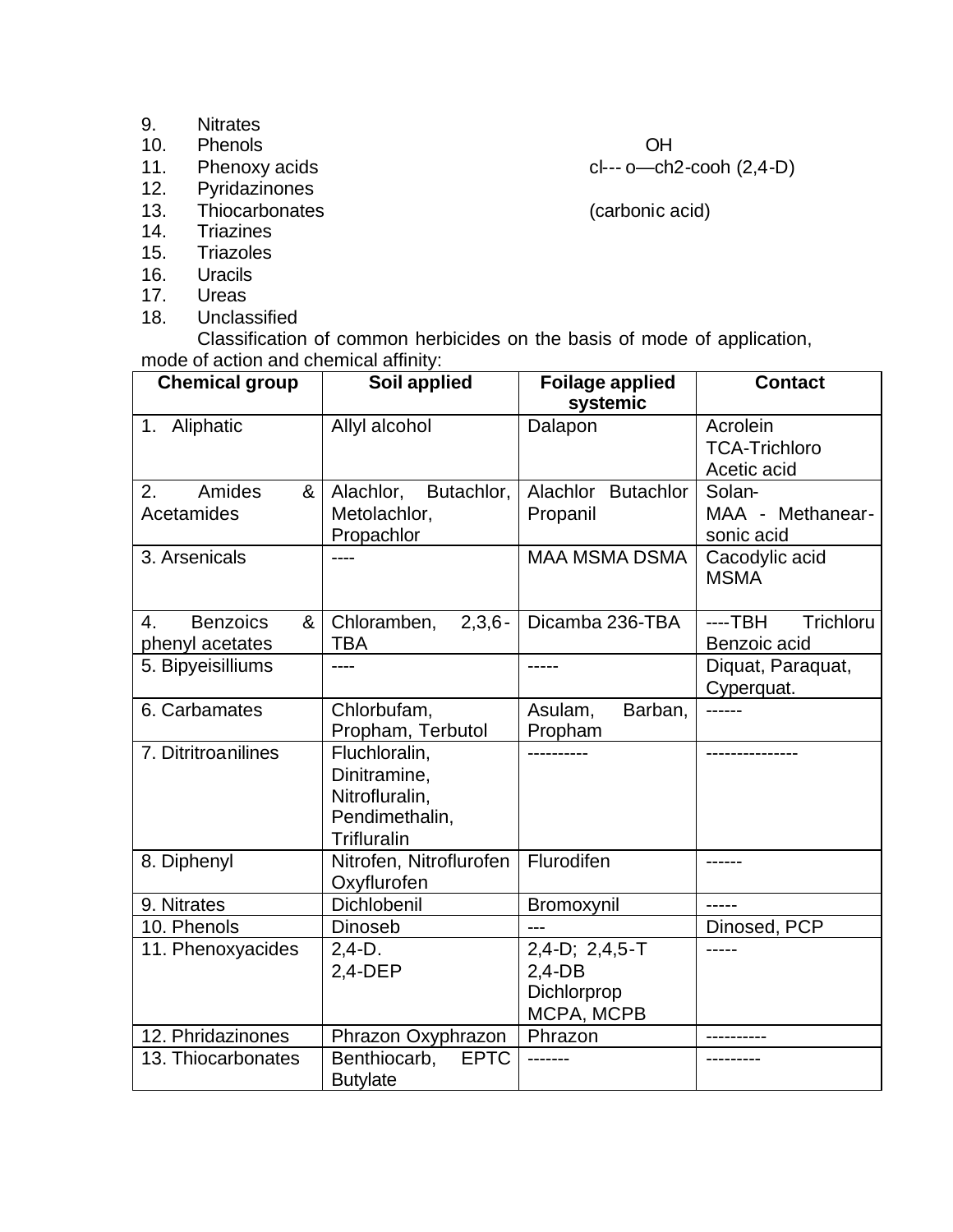| 14. Triazines   | Atrazine<br>Metribuzin,<br>Propazine,<br>Simazine,<br>Terbutyrin | Metribuzin<br>Terbutyrin      | Ametryn.  |
|-----------------|------------------------------------------------------------------|-------------------------------|-----------|
| 15. Triazoles   |                                                                  | Amitrole                      |           |
| 16. Uracils     | Bromacil, Isocil                                                 |                               |           |
| 17. Ureas       | Diuron,<br>monuron,<br>Fenuron,<br>chlorbromuron<br>Linuron      | Chlorbromuron                 |           |
| 18. Unclassifed | Oxadiazon,<br>DCPA,<br>cypromid                                  | Glyphosate<br>MH.<br>Picloram | Bentazon. |

Pre-Planting : refers to the application of herbicides before the crop is planted. Pre-emergence : Pre-emergence treatment are applied before a crop\weed have emerged.

Post-emergence : Treatment after the emergence of crop or weed.

### **Weed control by Germination stimulant:**

#### **1. Tillage:**

Soil tillage often promotes emergence of weed seedlings due to its effect on soil disturbance. Seed population can be reduced by stimulating their germination by various tillage practices. Inducing the germination of these long lived, dormant seeds is a key to solve long lasting weed problems.

#### **2. Chemical stimulants:**

The chemicals that stimulate germination of both viable and dormant seeds include

- 1. Plant growth regulators (Gibberlins, Cytokinins & Ethylene)
- 2. Plant products ( strigol, Fusicoccin)
- 3. Respiratory inhibitors( Azide, Cyanide & Hydroxylamine)
- 4. Oxidants (Hypochlorite, oxygen)
- 5. Nitrogenous compounds ( Nitrate, Nitrite & Thiourea)
- 6. Anesthetics ( Acetone, Ethanol, Chloroformeta)

Of these ethylene, nitrates, strigol and Azide have been tested in the field and used for stimulation of weed seed germination.

Ethylene: is an important tool in the control of *Striga* spp., (witch weed). A single injection of ethylene gas as 1-7 kg ha<sup>-1</sup> at 20 cm soil depth.

Nitrates: Nitrates are well known to enhance germination of many weed seeds. At the field level, Ammonium Nitrate is known to cause increased emergence of wild oato, *Eleusine indica, E. Colonum*, etc.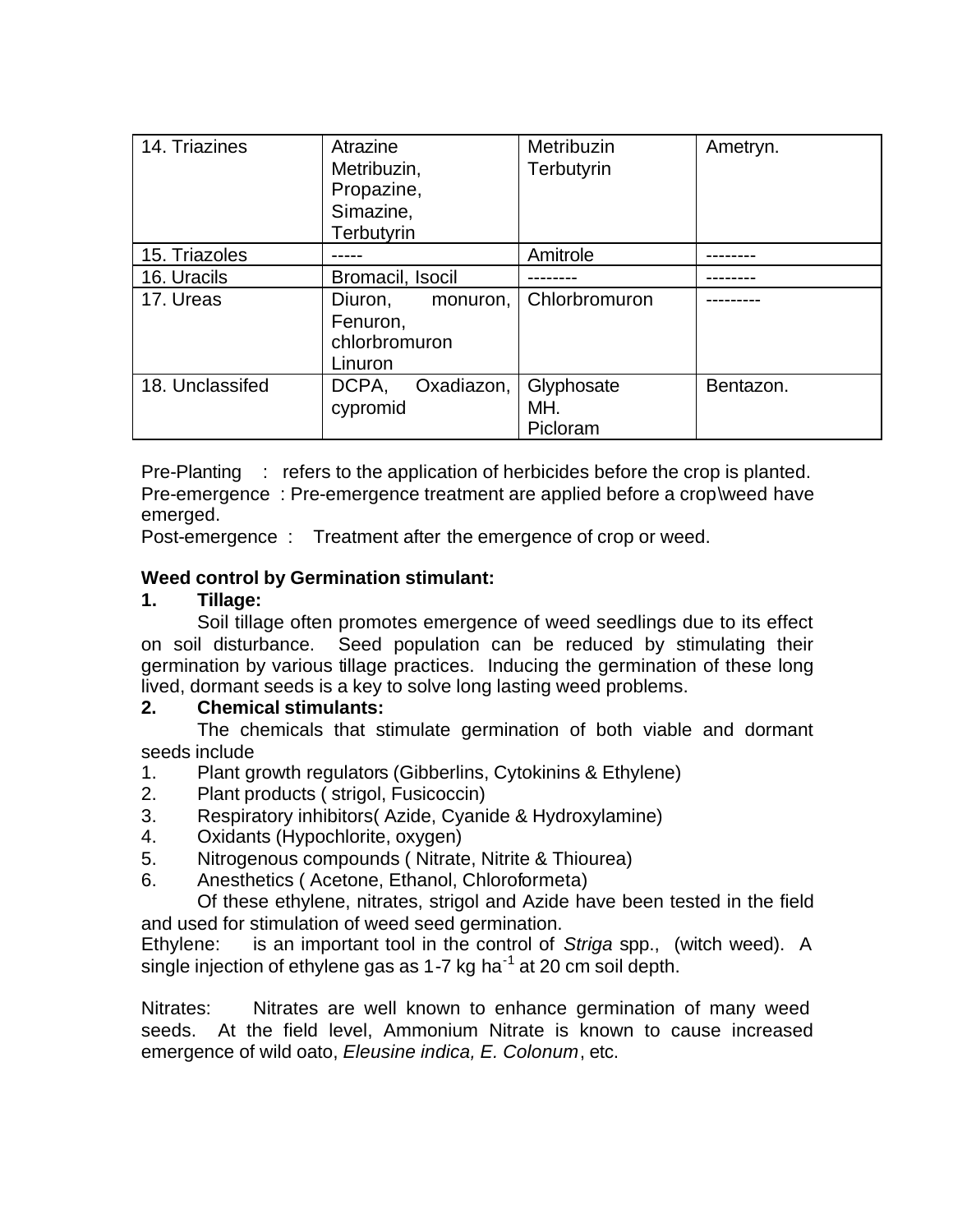### **ABSORPTION AND TRANSLOCATION OF HERBICIDES:**

If a herbicide is to be effective, it must be absorbed by the plant and translocated (except contact) in adequate quantity to the site of action. **Absorption:**

Is the process of penetration into the plant tissue.

### **Absorption of soil applied herbicides:**

Herbicide applied to the soil either as pre planting\ pre emergence are usually taken-up by the roots or shoot of emerging seedling.

The water-soluble herbicides as like water and salts are taken-up by the root hairs.

The xylem in the absorbing region is functional and the endodermis at the region will not be lignified to Prevent penetration of solutes.

As shown in the figure from root hair cortex, the molecules migrate via the symplast (Phloem) into the stele where they shift to apoplast (xylem) and ascend into the foliage via the transpiration stream.

A non-polar herbicide can dissolve the Casparian strip and diffuse through it to reach the stele and move symplastically. However, the polar herbicides cannot do this to enter the symplast instead move along the apoplast system.

Besides roots, the soil applied herbicides are also absorbed by young shoots (coleoptiles) and seeds. Eg. EPTC, diallate, eg: atvazine, lineson Polar compounds: They are either electrically positive as well as negative. They are soluble in polar solvents.

Eg. Water, ch20, Amino acides.

Non-Polar compounds: They are neither strongly positive or negative and soluble in non-polar solvents. Eg: oil, waxes.

### **Absorption of foliage applied herbicides:**

The foliage applied herbicides will have to penetrate the cuticle which is made of 4 different substances1) Cutin 2) Cutin wax 3) Pectin and 4) Cellulose

Cutin (Polumerised long chain fatty acids)

Cutin wax (short chain esters & alcohols)

Pectin (Amorphous long chain acid molecules, Hydrophilic)

Cellulose (Fibrillar, hydrophilic, elastic  $CH<sub>2</sub>O$ )

to enter into the living cells either by lipoidal route (Non-polar compounds) or by aqueous route (Polar compounds).

Or by both: They also enter into plant through trichomes and stomata. In some cases, herbicide enters into the plant through stem.

### **TRANSLOCATION:**

Once a herbicide is absorbed into the Plant system, it moves either apoplastically/symplastically.

- Apoplast : System of Non-living interconnecting cell walls, intercellular spaces, water filled and air filled oxylem elements.
- Symplast : System of interconnected protoplasm that is connected from cell to cell by means of plasmodesmata.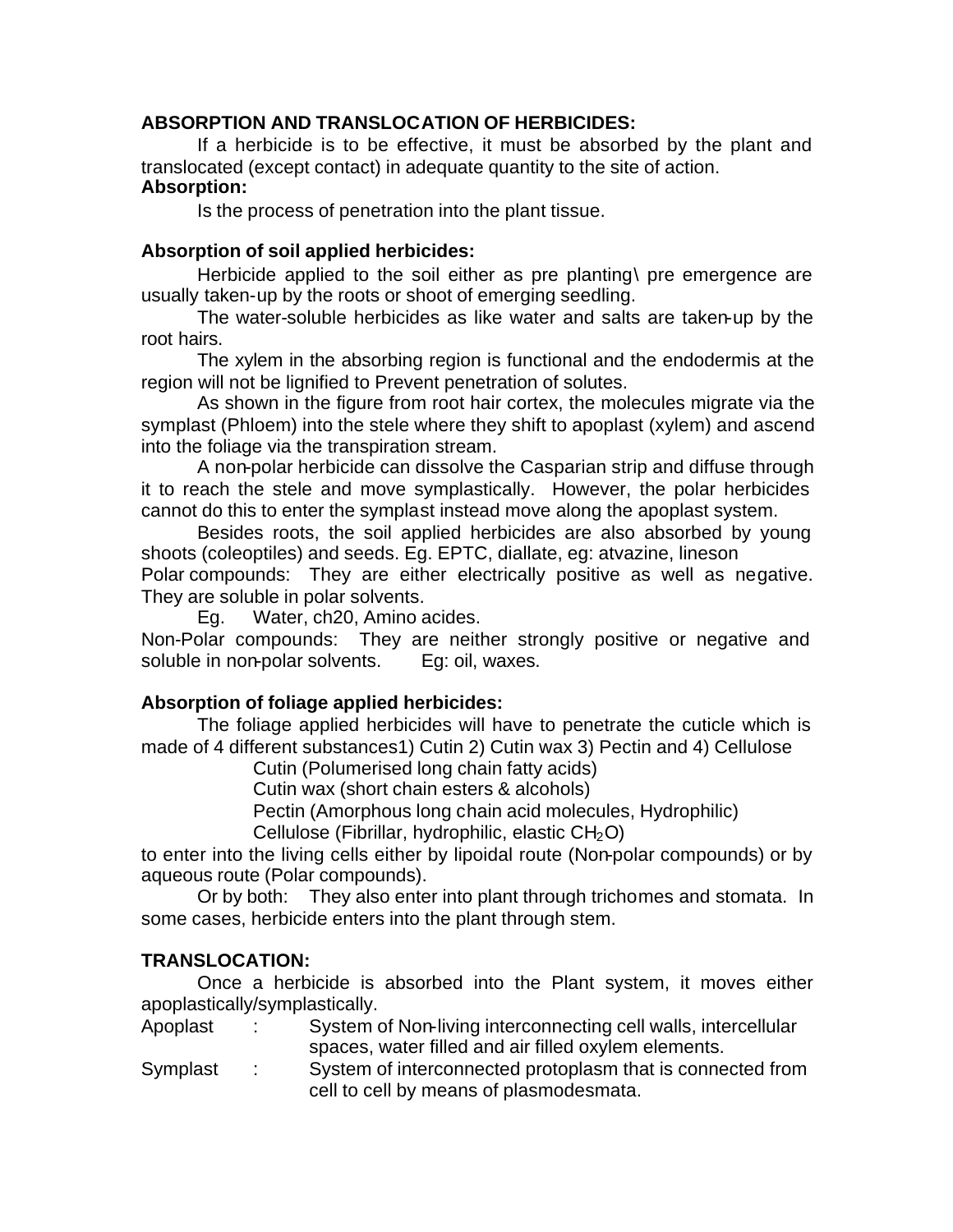#### **Translocation of soil applied Herbicides:**

The soil applied herbicides taken up by the roots penetrate into the oxylem and move upward apoplastically in the transpiration stream. Under low moisture\water deficit conditions, a rapid absorption & translocation occurs.

### **Translocation of Foilage applied Herbicides:**

The two main pathways are the phloem and the Oxylem. The herbicides move along with the assimilated using the source to sink principles. A herbicide translocated through phloem can also leak out of the symplast to enter the Oxylem circulation.

### **FACTORS AFFECTING ABSORPTION AND TRANSLOCATION:**

A number of factors affect and modify the absorption and translocation of herbicide.

#### PLANT FACTORS

- a) Branching habit : is very critical for foliage applied herbicides.
- b) Plant surface : Hairyness of the surface. Arrangement and shape of leaves cutinization Thickness composing of cuticle (wax)

c) Plant maturity : Herbicides move faster in young plants than in old.

d) Plant species and varieties : Some plant species, some cultivors within the species show differences in A&T of herbicides.

### **Environmental factors:**

- a) Temperature & Humidity:
- b) Rainfall
- c) Wind: has direct effect on ET, could damage the cuticle.
- d) Light: Assists herbicide penetration by stimulating stomatal opening, activities, Ps, movement of solutes.

### **Soil factors:**

a) Soil water stress and Temperature: soil water potential affects transpiration, Ps, root permeability etc.,

b) Soil pH : has profound effect on the uptake of herbicides by roots.

c) Soil organic matter and clay type: influence movement, availability and absorption of herbicides.

### **Chemical factors:**

- a) Herbicide concentration
- b) pH of herbicide
- c) Chemical structure
- d) Surfactants: are the non-herbicidal compounds, which enhance the absorption by reducing the surface tension between the plant surface and spray particles.
- e) Formulation
- f) Application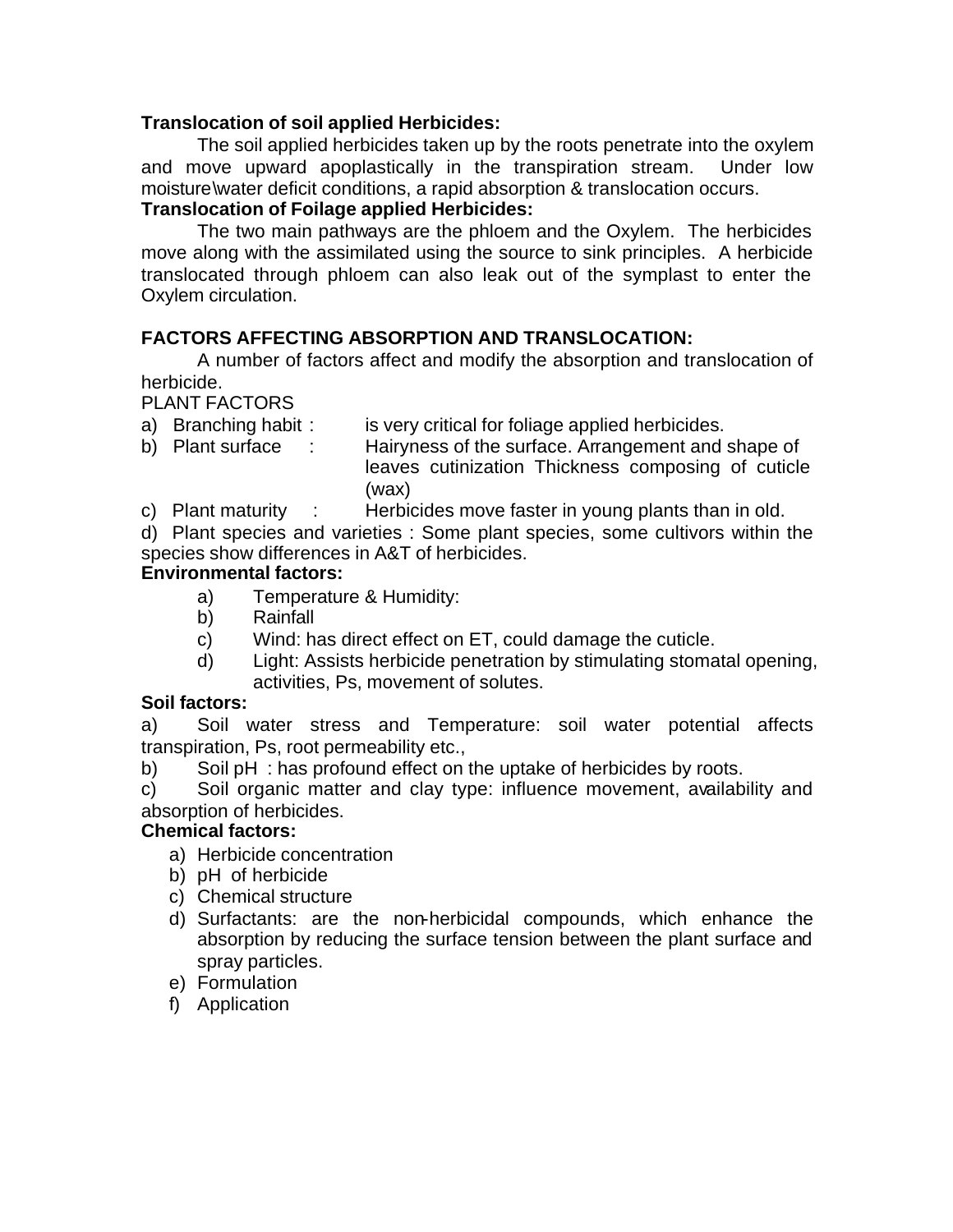#### **ACTIVITY AND SELECTIVITY OF HERBICIDES:**

Herbicide activity is related to the phytotoxic effects of a chemical on the plant growth and development.

Herbicide selectivity is referred to the phenomenon wherein a chemical kills the target plant sp., in a mixed plant population without harming the other plant.

#### **Factors affecting activity & selectivity:**

- a) Rate of application
- b) Plant morphollgy, Thickness of cuticle affects H. Selectivity
- c) Stage of plant development
- d) Cultivation practices
- e) Absorption
- f) Translocation
- g) Physiological differences
- h) Metabolism
- i) Environmental factors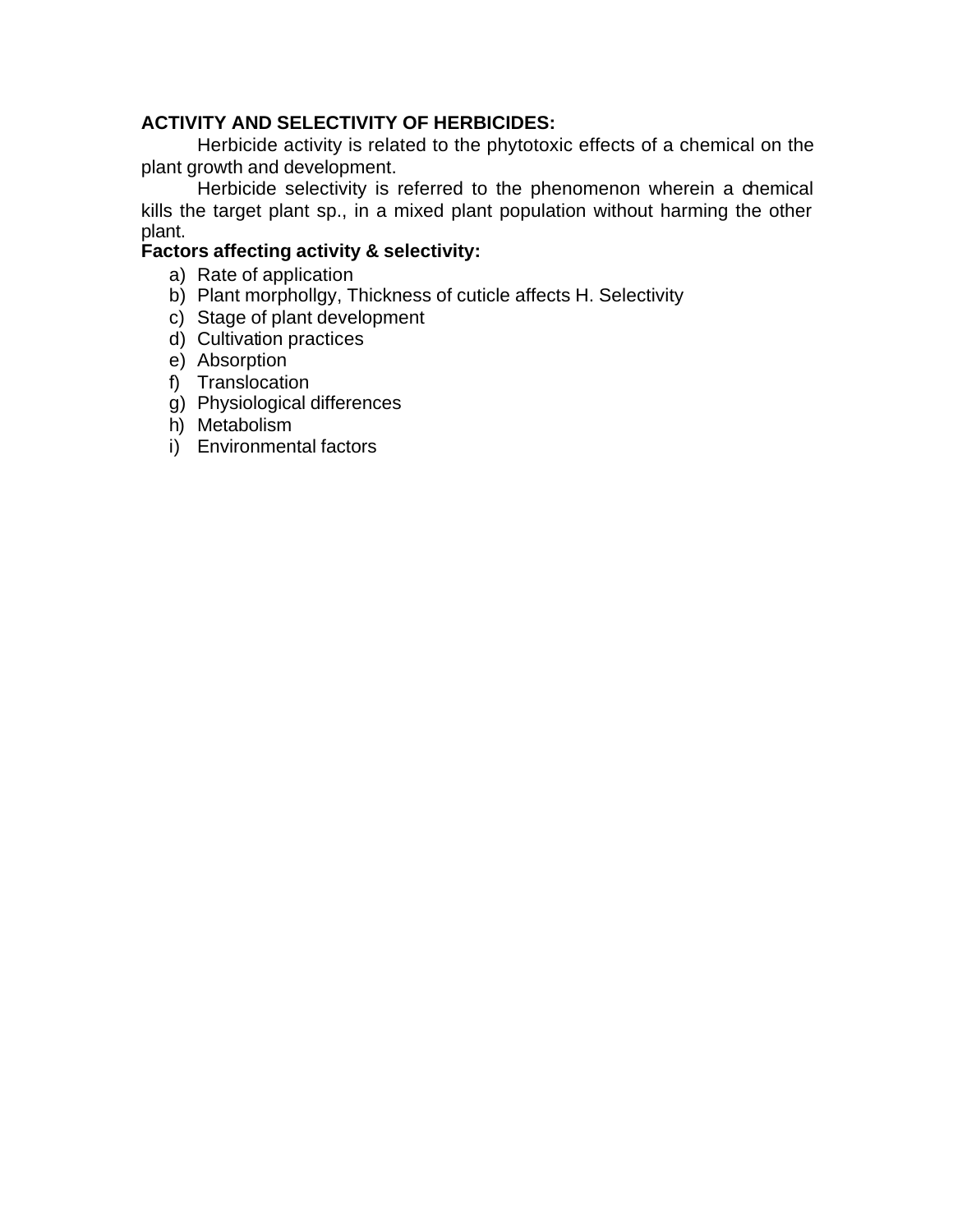### **MECHANISM OF ACTION OF HERBICIDES:**

Herbicides after coming into contact\reaching the site of action will bring about various physiological and bio-chemical effects like.

- 1. Chlorosis 2. Defoliation 3. Stunting 4. Necrosis
- 5. Stand reduction 6. Epinasty 7. Morphollogical aberrations
- 8. Growth stimulation. 9. Cupping of leaves 10. Marginal leaf burn

11. Desiccation 12. Delayed emergence 13. Germination failure etc.

The various physiological and biochemical process are grouped under six broad categories.

- 1. Respiration and mitochondrial activities
- 2. photosynthesis
- 3. Protein and nucleic acid metabolism
- 4. Hydrolytic enzyme activities
- 5. Cell division
- 6. Membrance function

Most of the herbicides affect atleast one or all of these processes.

### **1. Respiration and mitochondrial activities:**

Mitochandria is the cellular organelles, which carry out the cellular respiration.ATP Synthesis and transport of electron & protons. Herbicides affect by uncoupling the reactions responsible for ATP synthesis and interfere in the electron & proton transport.

Eg. Bromoxymil, Dinoseb.

2. Photosynthesis:

Photosynthesis is usually represented by the following equation:

6 CO<sub>2</sub> + 6 H<sub>2</sub>O   
 
$$
\frac{light}{\sqrt{C_6H_{12}O_6 + 6O_2}}
$$

This takes place in two phases

1. Light reaction \Light phase

Water + ADP + Pi + NADP  $^+$   $\overline{\hspace{1cm}}$  Oxygen+ ATP+NADPH + H $^+$ 

2. Dark reaction \Light phase:

 $CO_{2}$ + NADPH+ H<sup>+</sup> + ATP  $\frac{1}{2}$  Glucose+ NADP <sup>+</sup> + ADP+ P<sub>i</sub>

Chloroplasts are the organelles on which photosynthetic activities of the cell are centred.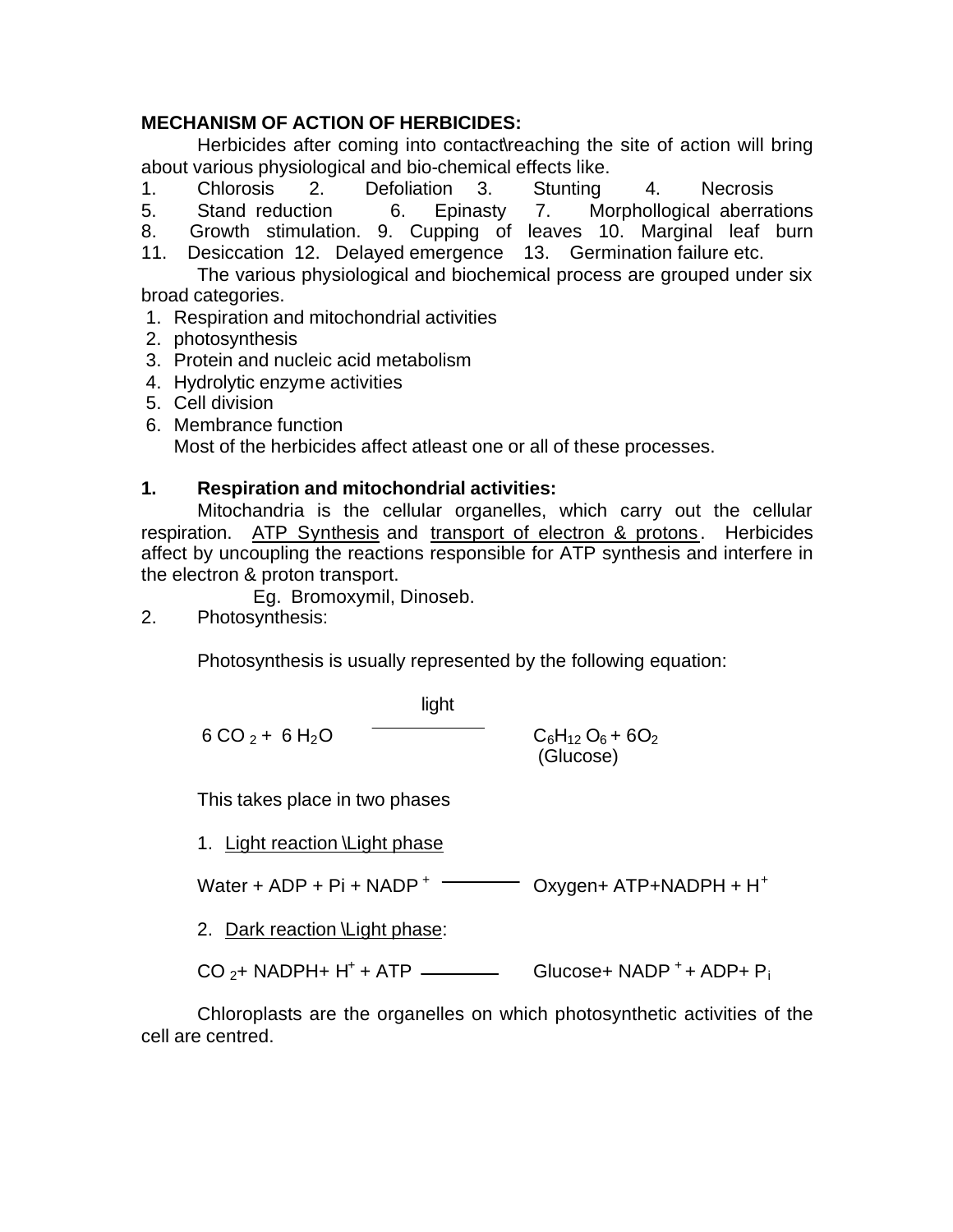Herbicides inhibit photosynthesis by

- 1. Inhibiting \ Blocking the Light reaction and the Production of  $O<sub>2</sub>$  from  $H<sub>2</sub>O$ .
- 2. Inhibit the transfer of electron from PS II to PS I
- 3. Removing the electrons from PS I
- 4. Inhibiting non-cyclic ATP synthesis
- 5. Inhibitors of photosynthetic pigments

### **3. Protein and Nuocleic acid metabolism**

Protein synthesis is an active and major biological function. Ribosome are particulate where proteins are synthesized. The synthesis of soluble proteins involve in three different stages.

- 1. Transfer of information from m RNA to the amino acid sequence.
- 2. Formation of peptide bonds.
- 3. Release and coiling of polupetide chain.

The Herbicides that are translocated into the plant system either at the early stages or at the grand growth phases will bring a change into protein synthesis, amino acid availability and catalystic enzyme activity. Eg: Glyphosate, sulfonyl urror

### **4. Hydrolytic enzyme activity:**

One of the major metabolic process that takes place during seed germination is the production of hydrolytic enzymes such as amylases, proteases, lipases, phosphatases, esterases etc., Each of these enzymes degrades the large molecules into subunits for the germinating seed.

> Gibberlic Acid \_\_\_\_\_\_\_\_\_\_\_ Synthesis of Polyribosomes, Proteins, & Hydrolytic enzymes

 $GA<sub>3</sub>$ 

An effect of herbicide on any one or more of these events would affect the other events consequently affecting the eventual germination of the seed. A significant number of pre emergence herbicides inhibits these metabolic process.

Eg. Amides & Bio-carbomates

#### **5. Cell division:**

'Mitosis' is the process by which cell divides into two identical 'daughter cells'. Cell division has four phases 1) Prophase 2) Metaphase 3) Anaphase 4) Telophase.

In Metaphase of cell division spindle dibres (make up of proteins called microtubules0) are formed. These spindle fibres determined the plane at which cells divide and subsequent organization of new cells.

Some of the herbicides affect the formation of spindle fibre and thereby affect cell division.

Eg: Dinitroainlines, pronomide, propham & chlorpropharm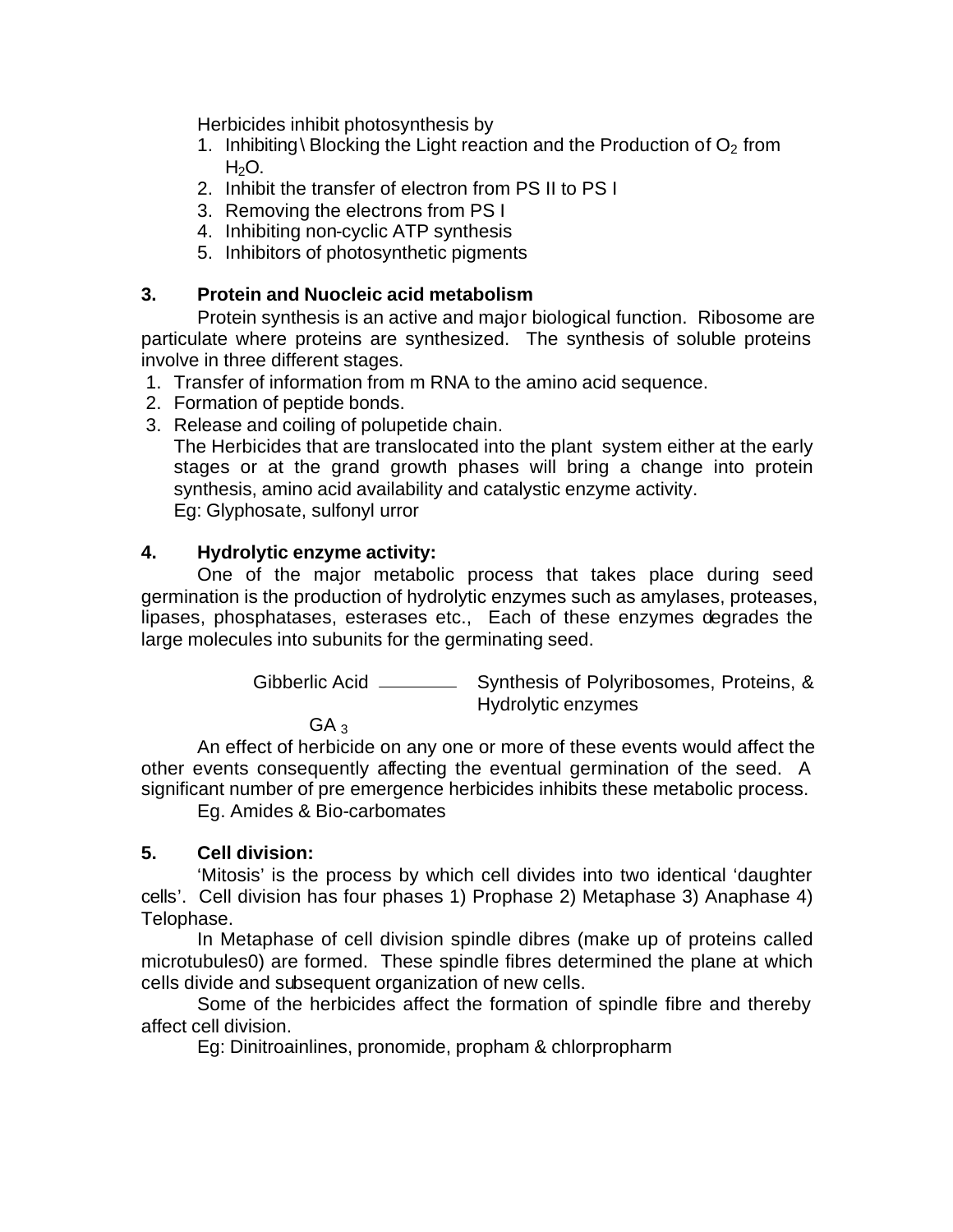#### **6. Membrane function:**

All plant membranes, even though involved in different cellular functions, have a remarkably similar structure. Membranes are involved in nearly every process that occurs in cell biology. Membranes are very critical to the function of plant cells.

Any herbicides which disrupt the membrane integrity with disrupt the normal plant development. The symptoms of membrane disruption are severe willing and foliage dessication from cell leakage. Herbicides that affect membrane allow the cellular contents to leak into the intercellular spaces.

Eg: Bipyridillium compounds, Dinitrophenols.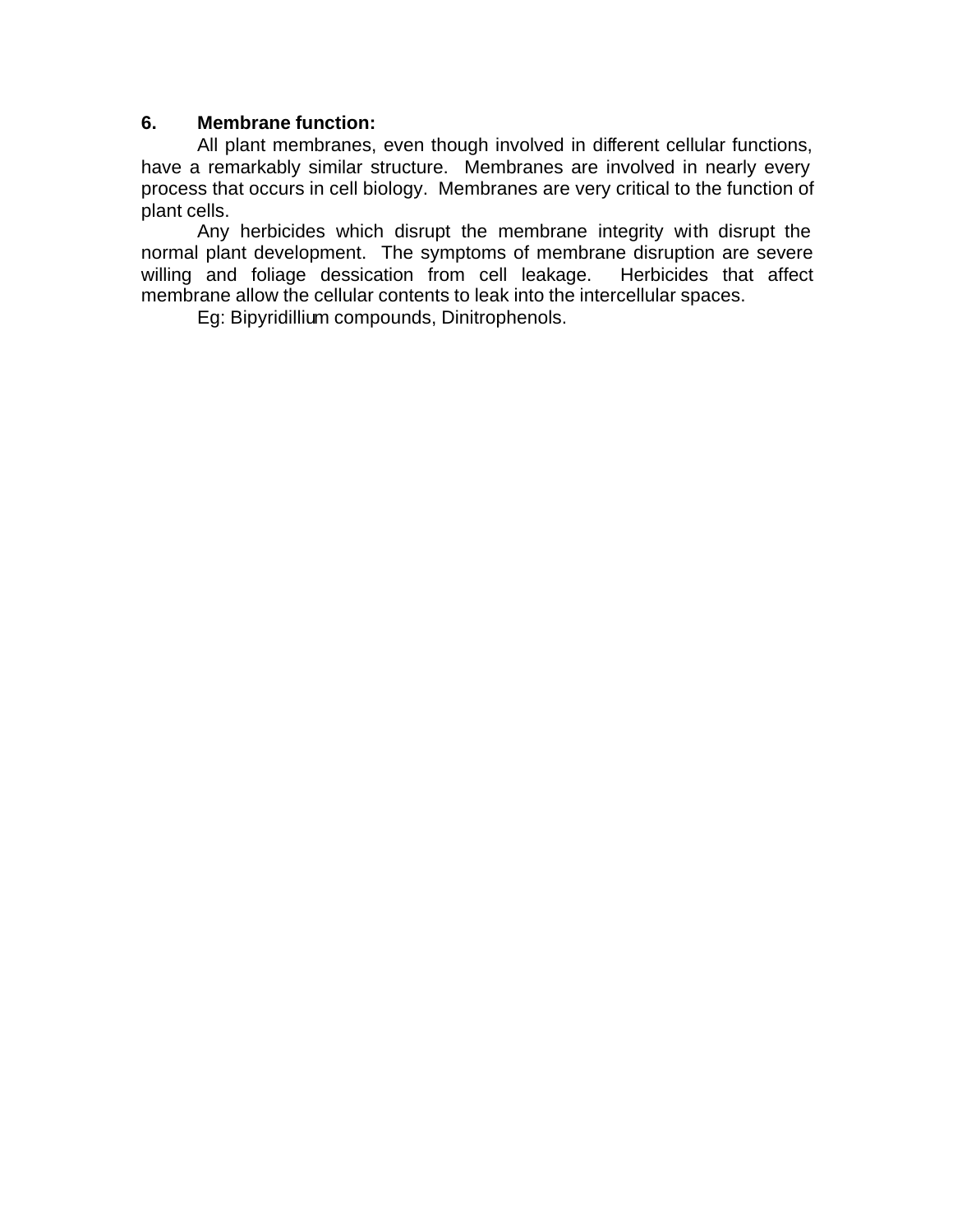#### **PERSISTENCE AND BEHAVIOUS OF HERBICIDES IN SOIL:**

'After' a herbicide reaches the soil, through Pre-planting/pre-emergence applications or as foliage run-off, it is subjected to various reactions of soil and environment factors.

Persistence in soils is an important feature of a herbicide as it determines its suitability or otherwise in a particular soil and cropping situation. Herbicides which decompose too readily are less desirable in some situations as they cannot be very effective on the weeds emerging later. In other situations, herbicides which have longer persistence of activity are unsuitable as their phytotoxic residues can injures the sensitive crops grown in rotation. Hence, a knowledge on the persistence and residual effects is essential to use them safely & effectively.

Herbicides reaching the soil become dissipated or removed in the following ways:

#### **1. Uptake and metabolism by plants**

Most of the soil applied herbicides are applied at 0.5 to 4.0 kg\ha =  $0.5$  to 4 ppm in soil of one ha (upto 15 cm depth). Most portion of this herbicide is subjected to dissipation in soil.

In case of post-emergence herbicides, a dose of 1 kg a.i\ha is applied which amount to 100 ppm if the crop yield is 10 ton ha (assuming all the parts are harvested). This is only theoretical calculation. However, in practice only 0.1 to 1.0 % of the applied herbicide reaches the crop plants.

2. Volatalization:

Volatalization is a process where a condensed phase such as liquid/solid is transformed into vapour by elevation of temperature or reduction of external pressure.

Herbicides with vapour pressure of more than 1x10<sup>-5</sup> mm Hg at 20 $^{\circ}$  c are generally considered volatile.

The volatilization of herbicide from soilfoliar is affected by 1) Air temperature 2) Wind velocity 3) RH 4) Soil temperature 5) Soil moisture 6) VP of the compound 7) concentration 8) solubility in water and 9) its adsorption to soil colloids.

#### **3) Photo-decomposition:**

Decomposition by light is an important mechanism of herbicide detoxification in soil under field conditions especially when surface application without subsequent incorporation / rainfall / irrigation.

#### **4) Adsorption and inactivation by soil:**

Adsorption by clay colloids is a major factor, which controls the availability of herbicide molecules, movement of herbicides in soil and availability to plants.

Several factors affect the adsorption of herbicides, they are

- 1. Type of clay colloid.
- 2. Soil organic matter.
- 3. Soil  $p^H$
- 4. Moisture content
- 5. chemical nature of herbicide, and
- 6. Leaching.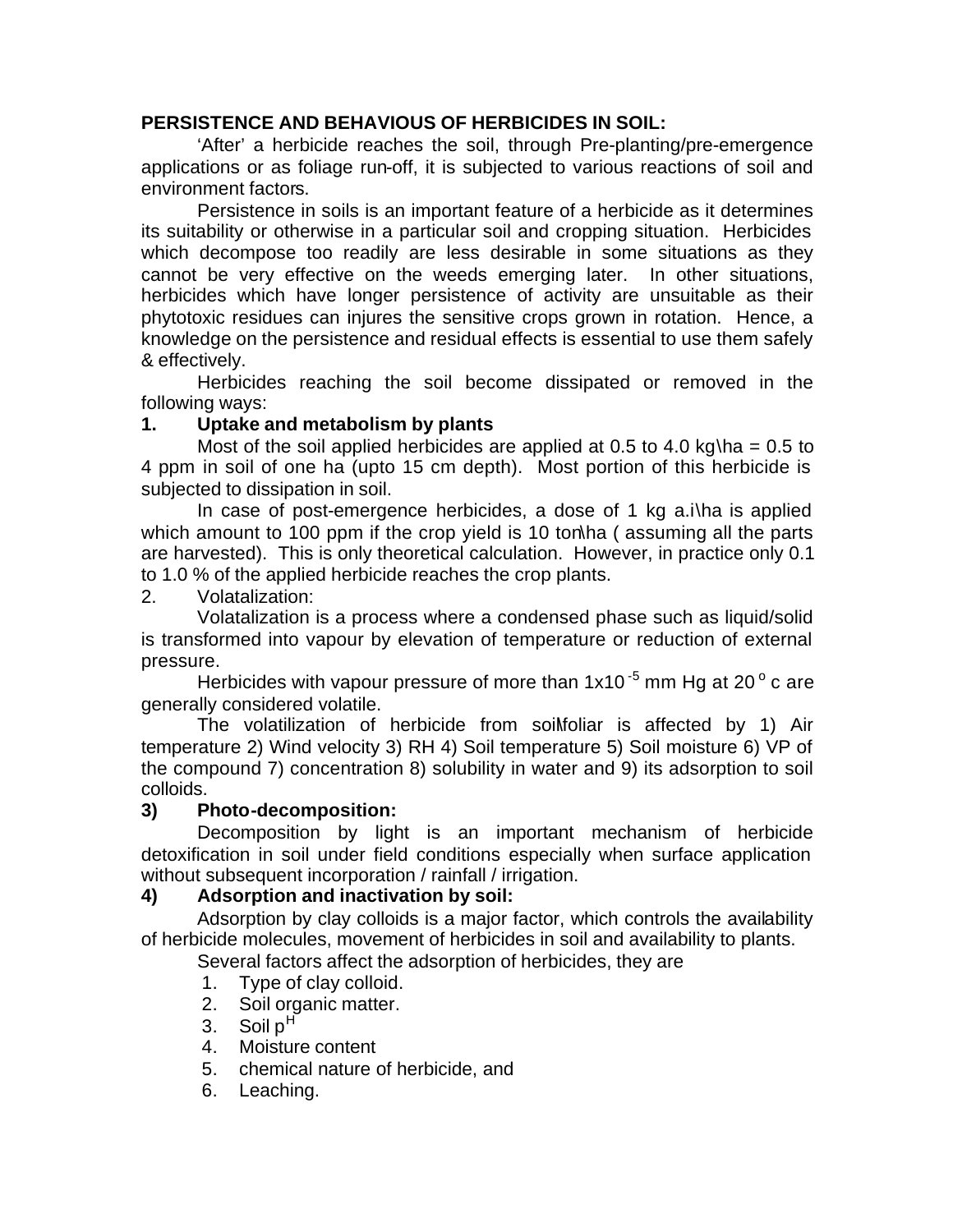### **5) Microbial degradation:**

The microbial organisms involved in herbicide detoxification include bacteria, fungi, algae, moulds, etc.

| ÷ | Agrobacterium                |
|---|------------------------------|
|   | Alcalaginese                 |
|   | Arthrobactor                 |
|   | <b>Bacillus</b>              |
|   | Pseudomonas                  |
|   | Nocardia, streptomyces etc., |
|   | Fusarium<br>Pencillium       |
|   |                              |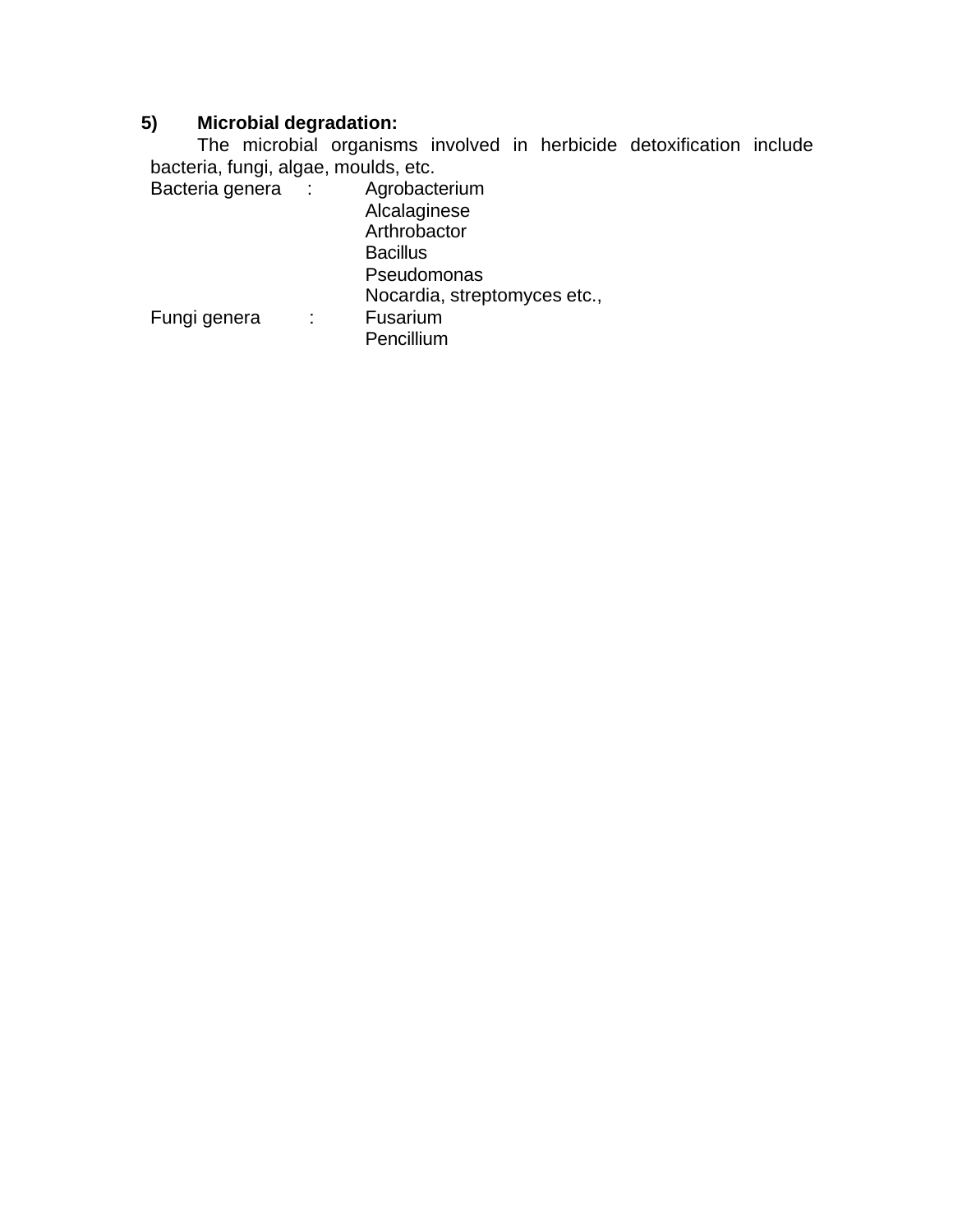#### **Herbicide combinations, Rotations and Interactions:**

Herbicide combinations or mixtures are being increasingly used for effective and economical weed control. Herbicide combinations offer the following advantages.

- 1. A mixture will broaden the spectrum of herbicidal action in order to kill greater variety of weeds.
- 2. A mixture will have synergistic/additive effect.
- 3. In a mixture, one herbicide may prevent rapid detoxification of the other.
- 4. A mixture offers the possibility of reducing the dose of each herbicides.
- 5. Less\No devision of resistance in weeds against Herbicides.

Some of the commercial herbicide mixtures currently marketed in the world are:

| 2, 4-D + 2, 4, 5-T | Glyphosate $+ 2,4$ -D   |
|--------------------|-------------------------|
| Paraquat + 2, 4-D  | Atrazine + Metolachlor. |

### **Herbicide rotations :**

In a rotational programme a soil-applied or foliage applied herbicide or both are used in a sequence to take care of annual\perennial weeds.

Herbicide rotation offers the following advantages.

- 1. It provides most effective weed control for the duration of crop growth.
- 2. It helps in preventing emergence & occurrence of tolerant weed sp.,
- 3. It offers high cumulative cost-benefit ratio over the years.
- 4. It reduces the quantities of herbicides.
- 5. It aids in reducing the potential for building up of herbicide residue.
- 6. Avoids shift in weed population.

#### **Herbicide Interactions:**

Under the current crop production practices, simultaneous\sequential application of herbicides and other agricultural chemicals like insecticides, fungicides, antidotes, fertilizers etc., are made in a single cropping season. These chemicals when applied as mixture\sequentially undergo a change in physical & chemical characters which could eventually result in enhancement\reduction in the efficacy of one or more compounds.

When two or more herbicides are applied in a mixture or alone as sequential applications they could interact to cause synergistic or antagonistic responses.

Many reports on syngestic responses in herbicide combinations are

- 1) 2,4 D and Triazine herbicides.
- 2) Amitrole and Ammonium Bio-cyanate
- 3) Paraquat with certain triazines and urea on *Agrophyron repens*.
- 4) Atrazine and alachlor in corn.

The numerous reports on the antagonistic responses between herbicides

are.

- 1. EPTC with 2,4-D | 2,4,5-T. or Dicamba.
- 2. Dalapon & Atrazine
- 3. TCA 2,4-D
- 4. TCA MCPA.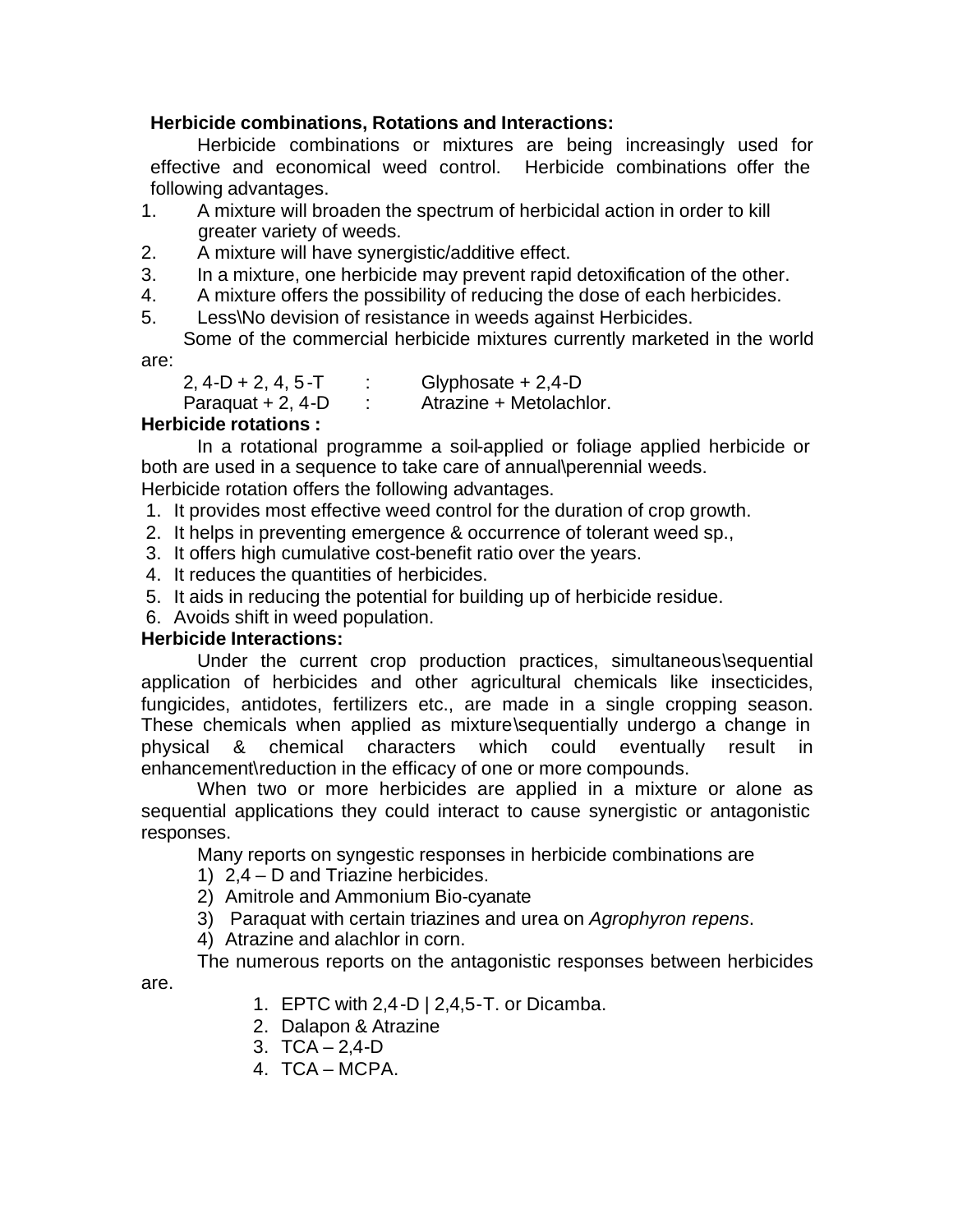Generally, contact and systemic herbicide combinations show antagonistic response.

### **Herbicide-Antidote Interactions:**

They are always antagonistic in nature.

Eg: Antidotes : 1,8- naphthalic anhydride

N-N- diallyl -2,2- dichloro acetamide.

The seed treatment of these antidotes will prevent the injury of herbicides like Alachlor, EPTC etc.,

Hence, the use of antidotes have tremendous potential in offering.

- 1. Permit to use of higher rates if herbicides for effective weed control.
- 2. Using herbicides in case of susceptible varieties adverse weather\soil conditions.
- 3. Using Non-selective herbicides for selective weeding of field crops.

#### **Herbicide - Fertilizer Interactions:**

There is a growing evidence for herbicide plant nutrient interactions. Ammonium ion of fertilizers speed-up the translocation of herbicides and its activity.

Ammonium sulphate 0.5----10% + Glyphosate increased the phytotoxicity.

#### **Aquatic Weeds and their control :**

Aquatic weeds are those unwanted plants, which grow in water and completed atleast a part of their life cycle in water.

Many aquatic plants are desirable since they play temporary beneficial sole in reducing agricultural, domestic and industrial pollution. However, some of these aquatic plants are considered weeds when they deprieve the humans at all facets, of efficient use of water.

1. Submersed, emersed and marginal weeds in and along irrigation channels/drainage channels impede water flow, in creases evapotranspiration, Cause damage to annals structures, clog grates, sophons, bridges, pumps etc.,

2. Floating and deep sooted submersed weeds interfere with navigation , prevent boats and steamers from moving

3. Submersed& floating aquatic weeds in farm ponds, village tanks & Qrwe ewawecoiea ewsuxw the water storage .

4. Prevents & impairs the use of inland waters for fishing by creating oxygen deficiency.

5. Aqvatic weeds provide a suitable habitat for mosquitoes causing malaria, filariasis etc.,

6. Aquatic weeds reduce the recreational values of tanks lakes, streams etc.,

#### **Types of Aquatic weeds**:

- *1.* Floating weeds *: Eicbornial crassipes, pistia stratiotes Azolla,* ( free floating *) lemboids , selviria*
- 2. Emergent weeds *: Nymphea, sagittaria*
- ( Leaves at orablve water surface)
- 3. Submerged weeds *: Hydrilla verticillata, Vallisanaria spp.,* (Mostly vascular )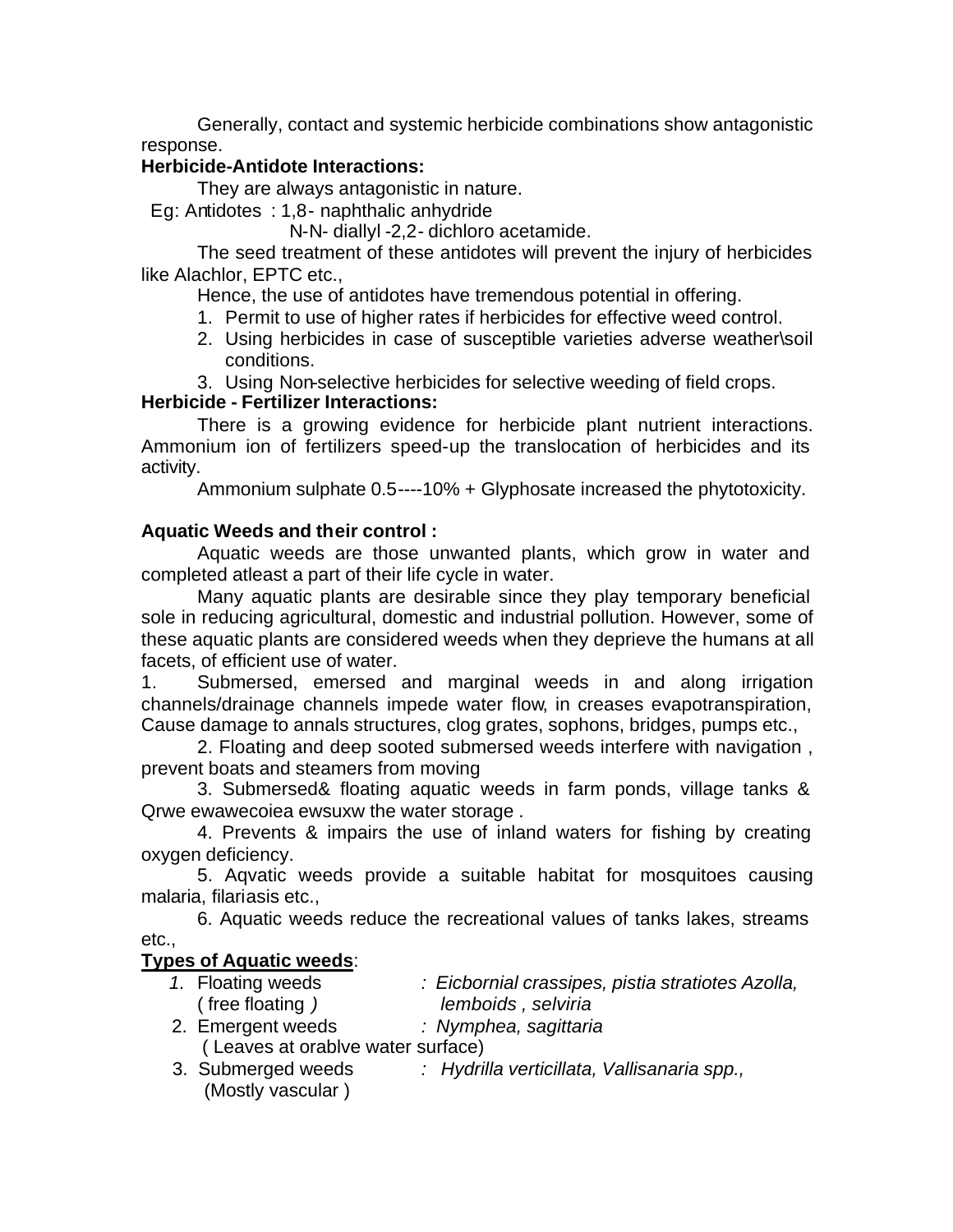- 4. Marginal weeds : *Typha, Cyperus, Colocasia, Scrpus, Ipomoea.*
- 5. Algal blooms: *Microcystis, Oscillatory, Anabaena*

## **Control methods of aquatic weeds :**

Mechanical methods :

| <br>. טוטטווטעוו ווטשווטטווי |             |  |                                                  |  |  |
|------------------------------|-------------|--|--------------------------------------------------|--|--|
|                              | 1. Dredging |  | : using bucket and weed fork.                    |  |  |
|                              | 2. Drying   |  | : Draioing & drying.                             |  |  |
|                              | 3. Mowing   |  | : Shoreline emersed weeds are cut with scythes / |  |  |
|                              |             |  | swords.                                          |  |  |
|                              |             |  | 4. Hand cleaning: Men cut using knives & books.  |  |  |
|                              | 5. Chaining |  | Using heavy chains on the opposite sides.        |  |  |
|                              | 6. Burning  |  |                                                  |  |  |
|                              | 7.0         |  |                                                  |  |  |

7. Cutting :

### **II. Biological methods :**

- 1) Fish species like Tillapia, silver carp, common carp, gold fish & silver dollar fish etc.,
- 2) *Alternaria eichhorniae, cercospora rodmanii* cause diseases in water hyacinth.
- 3) Flea beette *(Agasiches hydrophilla*) on water hyacinth & salvania is insect control.

### **III. Chemical methods :**

Herbicides to control aquatic weeds have low toxicity to human beings & other warm-blooded animals. Usually spraying is done on only the part of the weed mat

Eg: I) Acrolein ( acrylaldebyde ) – potent irritant / lachry mator ( teargas) at a cone. Of 4to7ppmV.

2) Dalapon @ 15 to 20 k / ha of surface area of weed infestation .

3) Amitrole  $@5 -10$  kg /ha (Typha) Amitrole  $-T -$  - do- (water

hyacinth)

4) TCA- Controls phragmites, sorghum halepense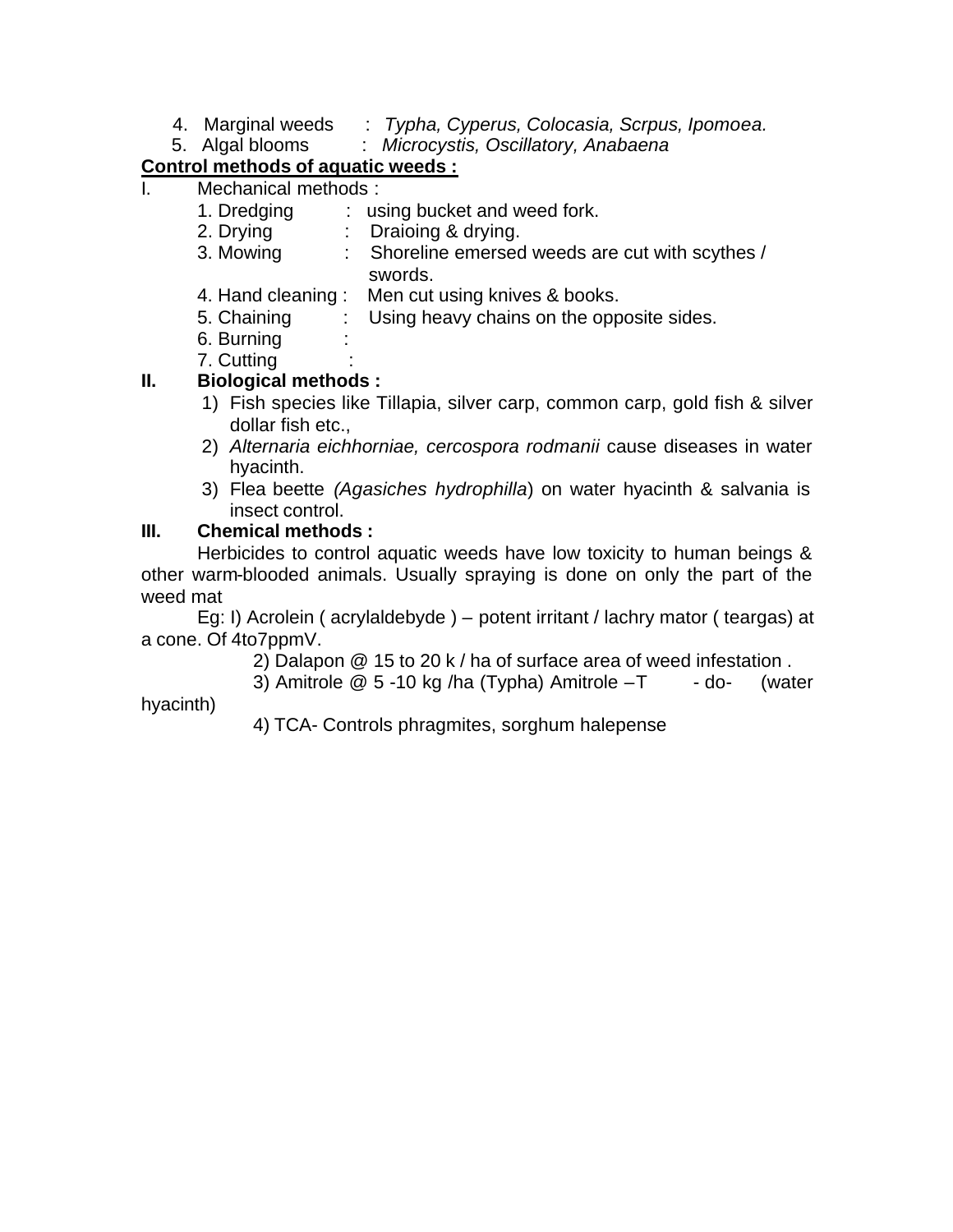#### **BIO- ASSAY OF HERBICIDES :**

In weed research, bio-assays are used to measure the biological response of a living plant to a herbicide and to quantify its concentration in a substrate. Bio-assays are usually conducted with sensitive plant species referred as indicator/ Test plant.

The more commonly used indicator species are cucumber, oats, Barnyard grass, tomatoes, soybean, sorghum etc.,

In bio-assay, an indicator species is grown is herbicide treated soil at different known concentrations along with the same crop grown in untreated soil. This gives responses. Ranging from nil to complete deathas hesbicide conc is increased. The relationship between herbicide dose and plant response (%kill) Can be compared as follows.

The herbicide dose is greatest at a level where the plant produces 50% response and that is known as  $GR_{50}$  /  $ED_{50}$  /  $LD_{50}$ \ID<sub>50</sub>.

(Growth reduction\Equivalent dose\Lethal dose\Inhibition dose)

The response of an herbicide on two or more plant species can be determined by comparing the  $ED_{50}$  values.

The bio-assay studies can be used to determined residue levels of a known herbicide in different fields. The surface soil samples from several areas in the same field are collected and bio-assay test crops are grown in pots under green house conditions. This value can be compared with the standard doseresponse curve for estimating the residue. This when continued for time period then the persistence of herbicide can be known.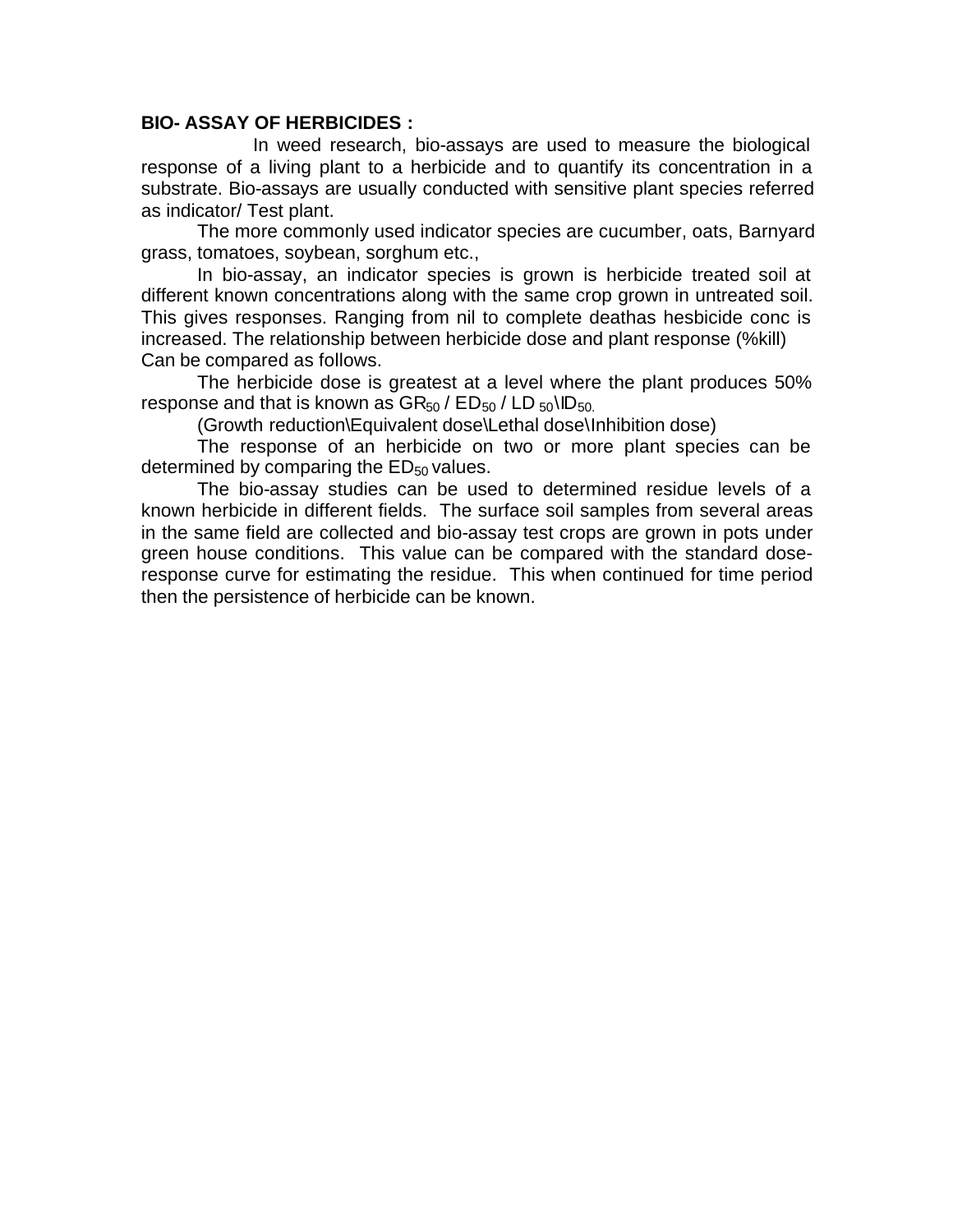#### **Adjuvants**

Adjuvants are chemicals that improve the herbicidal effects, without being phytotoxic by themselves. Their effects are due to their ability to increase wetting of target surface and enhance penetration. They reduce the energy required to about herbicides across cuticle and exterior leaf membrane barriers.

They are grouped according to the type of action:

Increase H activity--------a. Activator adjuvants (surface, wetting agents, penetrants, oils.)

To reduce drift or --------- b. spray modifier adjuvants (stickers, film formers,

Promote spreading spreaders, spreader, stickers, deposit buildess thicken And sticking agents foam)

Wider the range of ----- c. Utility modifiers (emulsifiers, dispersants, stabilizing Cardns under which agents, buffering agents, entifoam agents)

A given formulation is useful.

The common kinds of adjuvants used with herbicides:

#### **Activators:**

Wetting agents: also called as surfactants or surface-active agents. Some weed foliage may not get wet by aquepis herbicide sprays (eg. Cyanodos dactylon). When a wetting agent is added to the spray tank, the spray immediately wets the foliage and the herbicide action becomes rapid. (In many commercial herbicide formulation the wetting agents are already provided). Surfactants may be part of the purchased formulation (eg. Glyphosate, or added to spray tank prior to use if recommended (eg. Grammaxane). Even soap surfants acts as a wetting agent. More potent weed against like upher, teepol are mighted in India. Stickers, spreaders, spreader stickers are used in very limited guty with herbicides, but are used mainly with fungicides and insecticides.

#### **Deposit builders: ( = filming agents \stickers)**

These are added to he herbicide concentrates to hold the toxicant in intimate contact with the plant surface against their otherwise washing away by rain. Many herbicide formulation are pre-provided with deposit builders, otherwise these can be added to the spray tank in areas receiving frequent rains. **Drift control agents:**

H spray drifts may post serious hazard to the non-target plants in the neighbourhood. Adjuvants are available that reduce the spray drift possibilities by either (i) increasing the droplet size, (ii) forming a foam, or (iii) making invest emulsion. Drift control agents are particularly necessary in aerial application of HC. Eg:

#### **Stabilising agent:**

When an emulsion concentrate is placed in water, it soon tends to oil-out on the surface, unless a suitable stabilizing agent is added to it or it is constantly agitated. It disperses the emulsion concentrate into minute droplets throughout the surface of the water in the tank & maintains this system in this state all throughout the spray work in the field. They are often pre-added in E.C. formulations.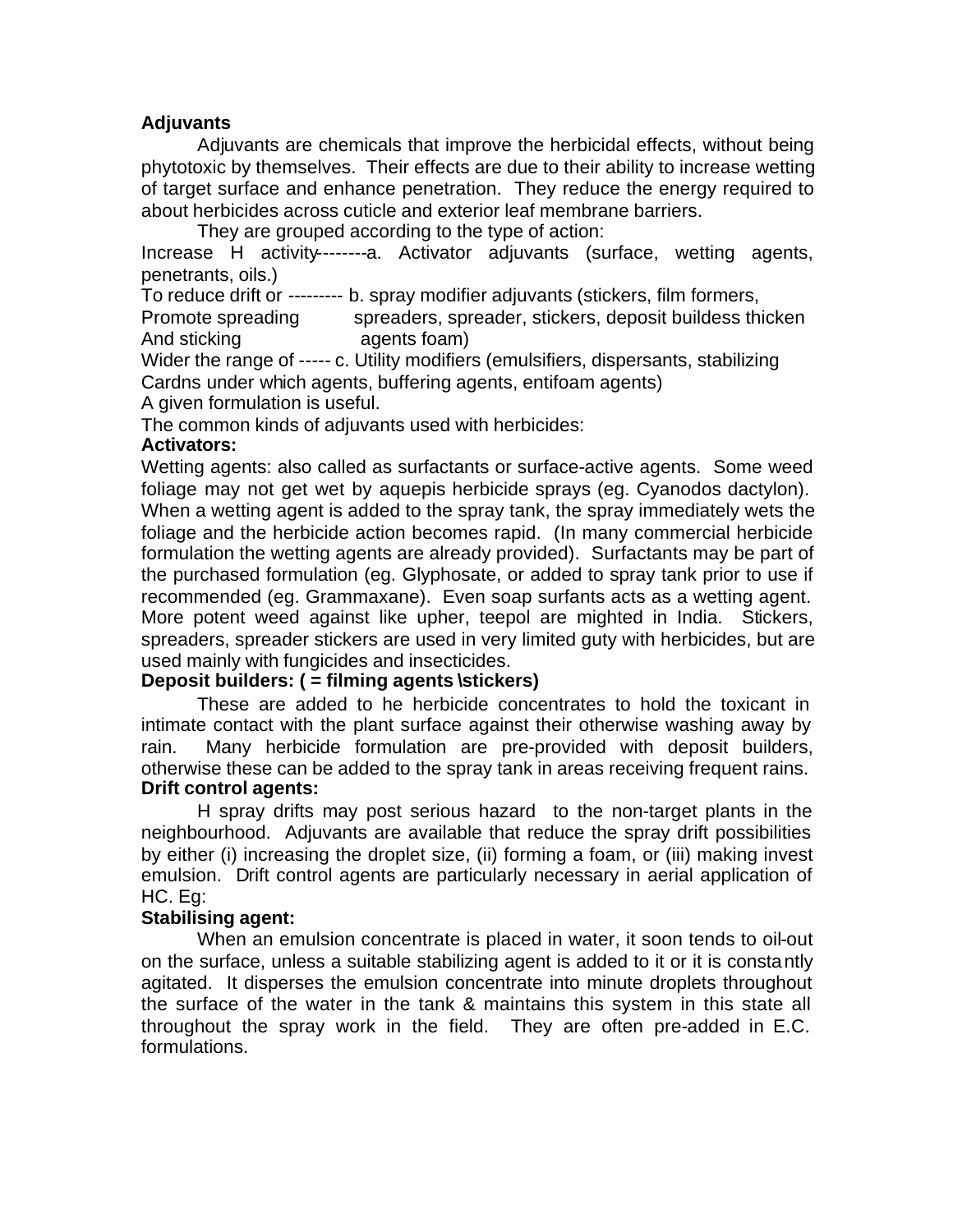#### **Dispersants \Dispessing agents:**

They stabilize the suspension of a weltable power. In its absence the w.p particles tend to settle at the bottom of the tank, unless constantly agitated. They are also pre-mixed with H. powders.

Antifoam agents:

Reduce foam in spray tanks. These agents are usually silicones that are often dispensed in aerosol cans or plastic squeeze bottle. The highest concentrate of antifoam agent needed for climinating foam is about 0.1% farmers often use kerosene or diesel fuel to about 0.1%.

#### **Compatibility agents:**

For dispessing emulsifiable H in liquid fertilizers.

#### **Buffering agents:**

Minimize the effect of alkaline water acid on spray mixtures of herbicides. Increase the dispersion solubility of H in water.

#### **Activators:**

Improve h absorption  $\&$  or translocation an the target points urea, cm, c $\vert_2$ Am nitrate enhance the phytotoxicity of 2,4-D by widening it's entry points in the leaf cuticle.

Paraffinic oils with less than 10% aromatic content are called nonphytotoxicoils (NPO) or phytobland oils. Some of these have been found strong activators of a wide range of shoot-active H, including altrazine, amitrole. Their maximum use has been made to activate atrazhine against established grasses.

#### **Table**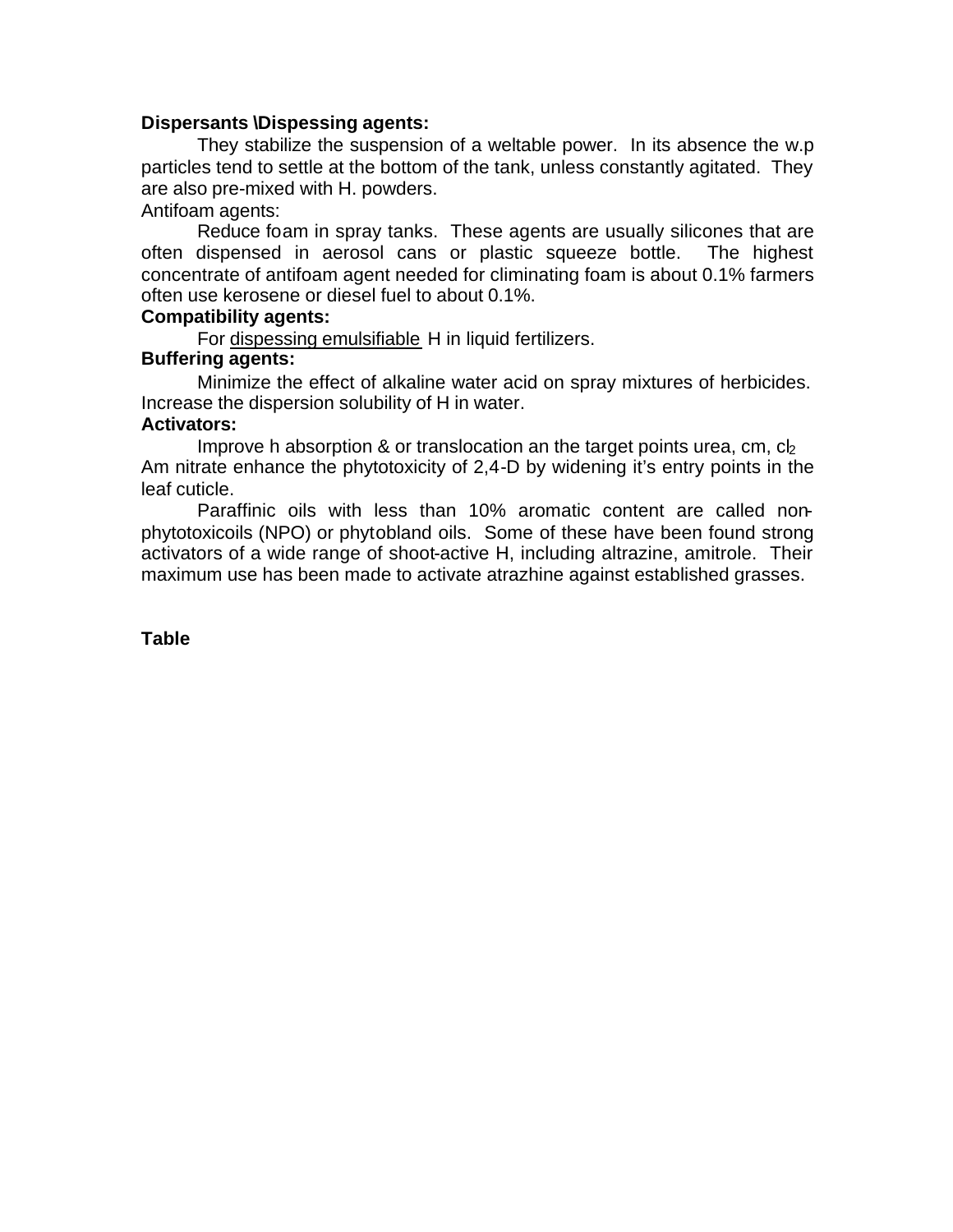# **HERBICIDE RECOMMENDATIONS, INTEGRATED WEED MANAGEMENT PRACTICES FOR IMPORTANT CROPS III DIRECT WEED CONTROL METHODS**

| Sl. | Crop | <b>Critical</b> | <b>Cultural method of</b> | <b>Herbicides or chemical</b>      | <b>Biological weed</b> | <b>Remarks</b>      |
|-----|------|-----------------|---------------------------|------------------------------------|------------------------|---------------------|
| No. |      | period of       | weed                      | weed control                       | control                |                     |
|     |      | weed control    | control./Mechanical       |                                    |                        |                     |
|     |      |                 | method                    |                                    |                        |                     |
| 1.  | Rice | 20-30 DAT       | Hand weeding<br>1)        | Butachlor $(1-2 \text{ kg ai/ha})$ | 1. Hirsch -            | I. Substitution and |
|     |      |                 | Hand pulling<br>2)        | Alachlor $(1-2 \text{ kg ai/ha})$  | manniella              | preventive          |
|     |      |                 | 3)<br>Pudding             | Thiobencarb + 2, $4D$              | Spinicaudata is a      | method:             |
|     |      |                 | Flooding<br>4)            | isopropyl                          | rice root nematode     | a) Stale seed bed   |
|     |      |                 | 5) Weeder (Float)         | (0.75)<br>ester $(0.5)$            | which controls most    | technology          |
|     |      |                 |                           | kg ai/ha)                          | upland rice weeds      | b) Land             |
|     |      |                 |                           | Metsulfuron methyl (20             |                        | preparation         |
|     |      |                 |                           | WP)                                | 2. Azolla              | c) Water            |
|     |      |                 |                           | $(0.008 \text{ kg ai/ha})$         |                        | management          |
|     |      |                 |                           | Benthiocarb $(1.5 - 2.5$ kg        |                        |                     |
|     |      |                 |                           | ai/ha)                             |                        |                     |
|     |      |                 |                           | Bopanil (2-3 kg ai/ha)             |                        |                     |
|     |      |                 |                           | (only post-                        |                        |                     |
|     |      |                 |                           | emergence)                         |                        |                     |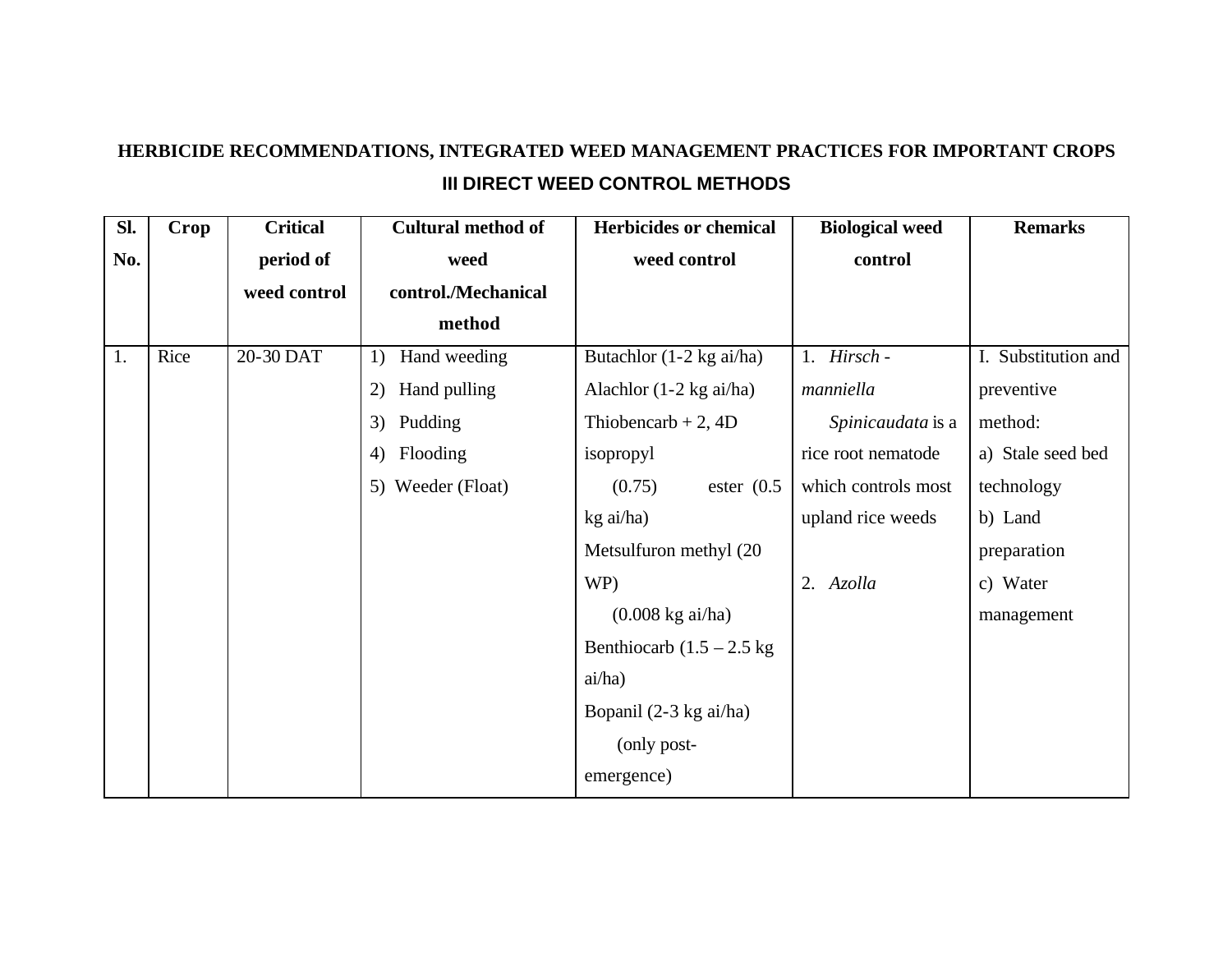| 2. | Wheat | $15 - 30$ DAS | a) Hand Hoeing        | 1. 2, 4D $(1 - 1.5 \text{ kg ai/ha})$       | Π.                |
|----|-------|---------------|-----------------------|---------------------------------------------|-------------------|
|    |       |               | b) Inter cultivation  | 2. MCPA $(1 - 1.5 \text{ kg})$              | Complimentary     |
|    |       |               | c) Criss-cross sowing | ai/ha)                                      | weed control      |
|    |       |               |                       | dissolved in $700 - 800$                    | methods           |
|    |       |               |                       | litres                                      | a) Cultivars      |
|    |       |               |                       | applied at $25 - 30$                        | b) Seedling age / |
|    |       |               |                       | <b>DAS</b>                                  | planting method   |
|    |       |               |                       | Efficiency can be                           | c) Fertilizer     |
|    |       |               |                       | increased by mixing urea                    | management        |
|    |       |               |                       | @ 3%                                        | d) Cropping       |
|    |       |               |                       | 3. Mixture of Isoproturan                   | system            |
|    |       |               |                       | $(0.75 \text{ kg ai/ha})$ and 2, 4D         |                   |
|    |       |               |                       | $(0.4 \text{ kg} \text{ ai/ha})$ during 30- |                   |
|    |       |               |                       | 35 DAS                                      |                   |

| Sl.No.           | Crop    | Critical      | <b>Chemicals</b>                                                   | <b>Biological</b>              |
|------------------|---------|---------------|--------------------------------------------------------------------|--------------------------------|
| $\overline{3}$ . | Sorghum | $21 - 42$ DAS | 1. Pre-plant application of Atrazine $(1 \text{ kg ai/ha}) +$ Pre- | 1. Inclusion of cotton crop in |
|                  |         |               | emergence application of Atrazine $(0.5 \text{ kg ai/ha})$         | the rotation                   |
|                  |         |               | 2. Propazine (1 kg ai/ha) as pre-emergence band                    |                                |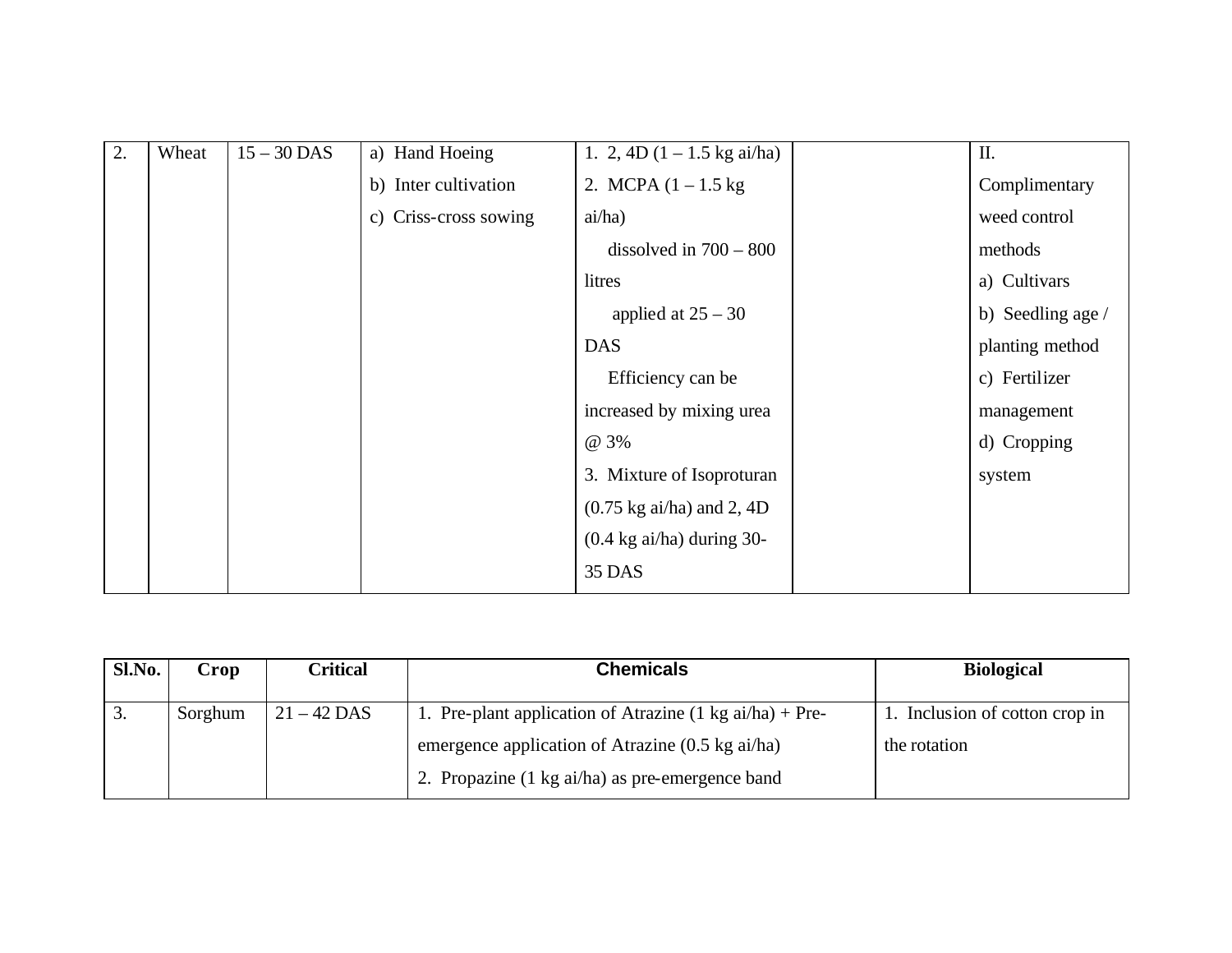|                  |           |              | application                                                   |  |
|------------------|-----------|--------------|---------------------------------------------------------------|--|
|                  |           |              | 3. Simazine and 2, 4D have adverse effects                    |  |
|                  |           |              | 4. Application of paraquat as directed spray effectively      |  |
|                  |           |              | controls striga (1-2 litres/ha)                               |  |
|                  |           |              | 5. Fluchloralin/Alachlor should be used when sorghum is       |  |
|                  |           |              | intercropped with any pulses/Groundnut                        |  |
| $\overline{4}$ . | Maize     | 2 to 6 Weeks | 1. Pre-emergence application of Atrazine (1-2 kg ai/ha)       |  |
|                  |           |              | 2. Combined application of Alachlor (2 kg/ha) and atrazine    |  |
|                  |           |              | (1kg/ha) is more effective and have wider spectrum of         |  |
|                  |           |              | control                                                       |  |
|                  |           |              | 3. Post-emergence application of 2, 4D (1-2 kg/ha)            |  |
|                  |           |              | Dinoseb (0.75 to 1 kg/ha) and Dicamba (0.5 to 1 kg/ha) –      |  |
|                  |           |              | should be applied at 2-4 leaf stage                           |  |
| $\overline{5}$ . | Groundnut | Upto 45 days | 1. Alachlor $(1-5 \text{ kg/ha})$ – pre emergence application |  |
|                  |           |              | 2. Combination of Alachlor with nitrofen (3-5 kg) or          |  |
|                  |           |              | prometryn $(1 - 1.5 \text{ kg/ha})$ as pre-emergence          |  |
|                  |           |              | 3. For perennial weed control vernolate (2-3 kg) needs to     |  |
|                  |           |              | be incorporated before sowing crop seeds                      |  |
| 6.               | Sunflower | 4-6 weeks    | 1. EPTC (2 to 3 kg/ha) or Trifluralin (0.5 to 1 kg/ha) are    |  |
|                  |           |              | incorporated as per planting                                  |  |
|                  |           |              |                                                               |  |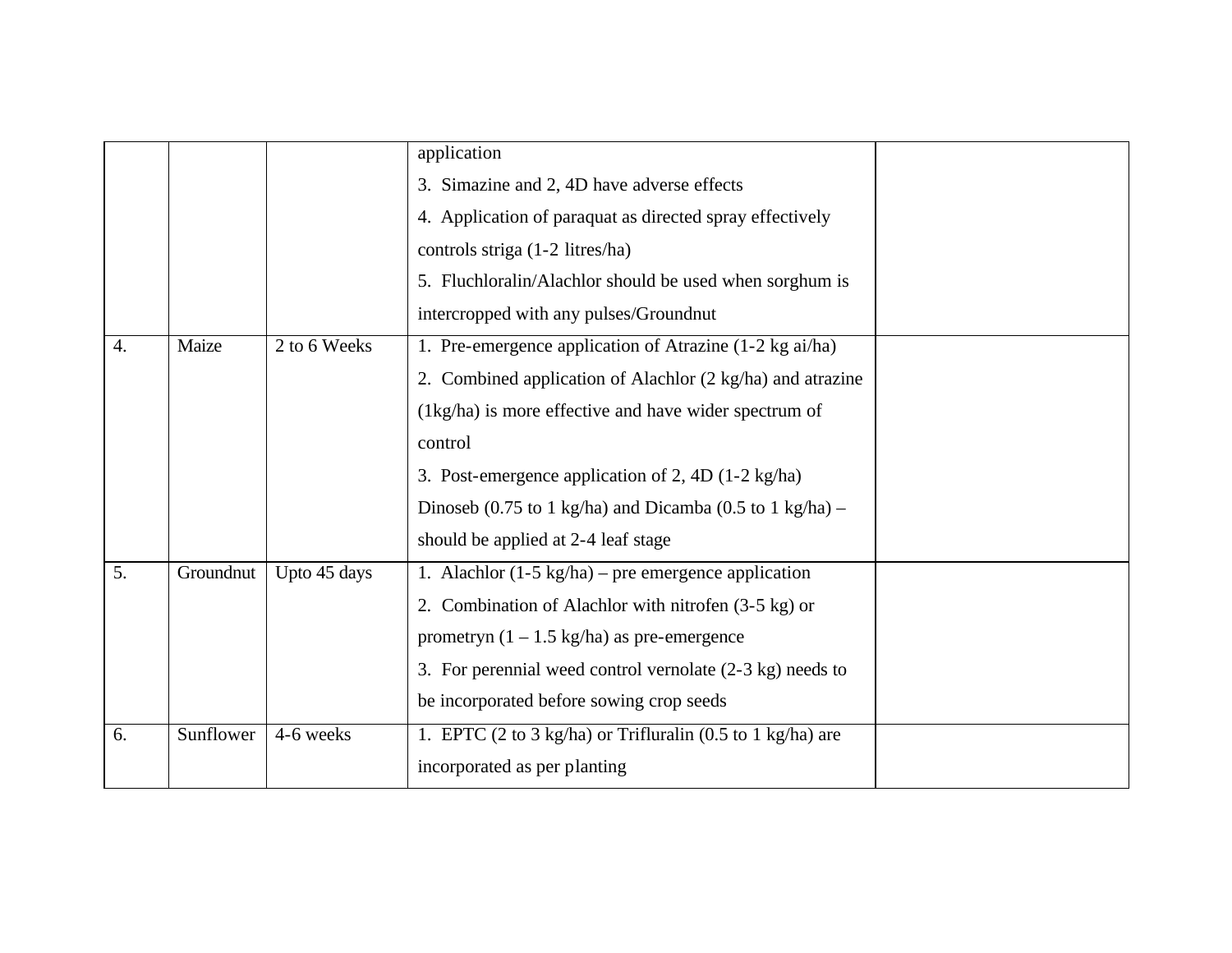|    |         |                  | 2. Alachlor (1-2 kg/ha), Nitrofen (1.5 – 2 kg/ha) as pre-                        |  |
|----|---------|------------------|----------------------------------------------------------------------------------|--|
|    |         |                  | emergence                                                                        |  |
| 7. | Cotton  | First 45 days    | 1. Diuron $(0.5 - 1.5 \text{ kg/ha})$ , Monuron $(1-1.5 \text{ kg/ha})$ ,        |  |
|    |         |                  | Fluchloralin $(1-1.5 \text{ kg/ha})$ applied as pre-                             |  |
|    |         |                  | emergence/preplanting                                                            |  |
|    |         |                  | 2. Pre-emergence combination of Trifluralin and diuron                           |  |
|    |         |                  | $(1+1 \text{ kg/ha})$ are most effective and wider spectrum                      |  |
|    |         |                  | 3. MSMA (2-3 kg/ha) and Dalapon (3-4 kg/ha) as post-                             |  |
|    |         |                  | emergence directed spray                                                         |  |
| 8. | Pulses  | First 30-35 days | 1. Alachlor (1-2 kg/ha), Nitrofen (0.75 – 1.5 kg/ha)                             |  |
|    |         |                  | Fluchloralin $(1-1.5 \text{ kg/ha})$ , Trifluralin $(1-2 \text{ kg/ha})$ as pre- |  |
|    |         |                  | emergence (preplanting incorp.)                                                  |  |
| 9. | Tobacco | First 9 weeks    | 1. Methyl bromide (4 to 8 kg per 100 m2), calcium                                |  |
|    |         |                  | cynamide (40-60 kg per 100m2) fumigation to sterelise the                        |  |
|    |         |                  | soil in the nursery before 2-4 days of sowing                                    |  |
|    |         |                  | 2. Fluchloralin (2-3 kg/ha), Pendemethalin (1-1.5 kg/ha) as                      |  |
|    |         |                  | pre-emergence and vernolate (2-3 kg/ha) and Benefen (1.5                         |  |
|    |         |                  | $-2$ kg/ha) as pre-planting incorporation in transplanted                        |  |
|    |         |                  | fields                                                                           |  |
|    |         |                  |                                                                                  |  |